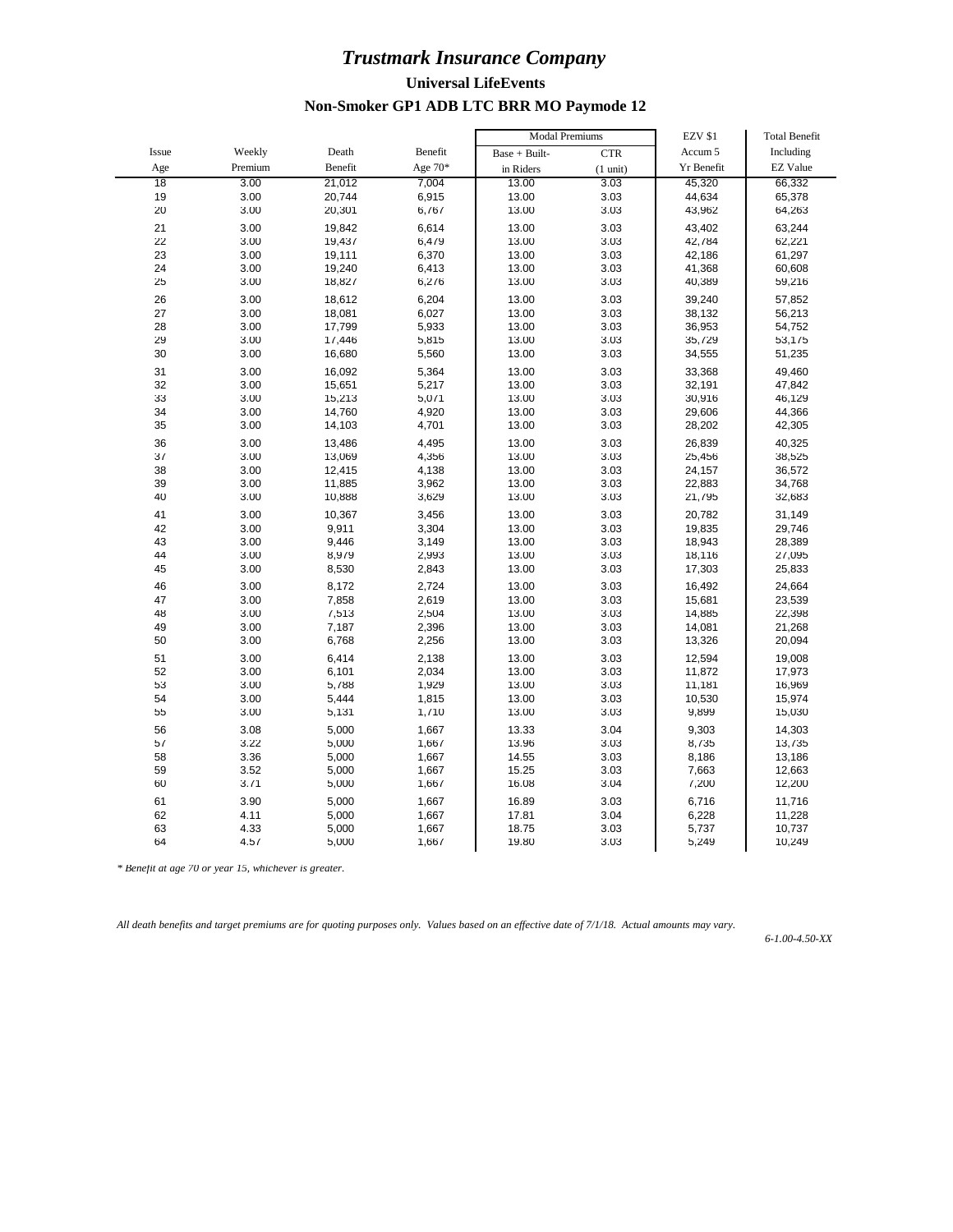|          |              |                |                | <b>Modal Premiums</b> |                    | <b>EZV \$1</b> | <b>Total Benefit</b> |
|----------|--------------|----------------|----------------|-----------------------|--------------------|----------------|----------------------|
| Issue    | Weekly       | Death          | Benefit        | Base + Built-         | <b>CTR</b>         | Accum 5        | Including            |
| Age      | Premium      | Benefit        | Age 70*        | in Riders             | $(1 \text{ unit})$ | Yr Benefit     | <b>EZ Value</b>      |
| 18       | 6.00         | 49.741         | 16,580         | 26.00                 | 3.03               | 45,320         | 95,061               |
| 19       | 6.00         | 49,108         | 16,369         | 26.00                 | 3.03               | 44,634         | 93,742               |
| 20       | 6.00         | 48,059         | 16,020         | 26.00                 | 3.03               | 43,962         | 92,021               |
| 21       | 6.00         | 46,973         | 15,658         | 26.00                 | 3.03               | 43,402         | 90,375               |
| 22       | 6.00         | 46,013         | 15,338         | 26.00                 | 3.03               | 42,784         | 88,797               |
| 23       | 6.00         | 45,242         | 15,081         | 26.00                 | 3.03               | 42,186         | 87,428               |
| 24       | 6.00         | 45,547         | 15,182         | 26.00                 | 3.03               | 41,368         | 86,915               |
| 25       | 6.00         | 44,570         | 14,857         | 26.00                 | 3.03               | 40,389         | 84,959               |
| 26       | 6.00         | 44,061         | 14,687         | 26.00                 | 3.03               | 39,240         | 83,301               |
| 27       | 6.00         | 42,804         | 14,268         | 26.00                 | 3.03               | 38,132         | 80,936               |
| 28       | 6.00         | 42,136         | 14,045         | 26.00                 | 3.03               | 36,953         | 79,089               |
| 29       | 6.00         | 41,299         | 13,766         | 26.00                 | 3.03               | 35,729         | 77,028               |
| 30       | 6.00         | 39,487         | 13,162         | 26.00                 | 3.03               | 34,555         | 74,042               |
| 31       | 6.00         | 38,095         | 12,698         | 26.00                 | 3.03               | 33,368         | 71,463               |
| 32       | 6.00         | 37,050         | 12,350         | 26.00                 | 3.03               | 32,191         | 69,241               |
| 33       | 6.00         | 36,013         | 12,004         | 26.00                 | 3.03               | 30,916         | 66,929               |
| 34       | 6.00         | 34,941         | 11,647         | 26.00                 | 3.03               | 29,606         | 64,547               |
| 35       | 6.00         | 33,386         | 11,129         | 26.00                 | 3.03               | 28,202         | 61,588               |
| 36       | 6.00         | 31,926         | 10,642         | 26.00                 | 3.03               | 26,839         | 58,765               |
| 37       | 6.00         | 30,939         | 10,313         | 26.00                 | 3.03               | 25,456         | 56,395               |
| 38       | 6.00         | 29,390         | 9,797          | 26.00                 | 3.03               | 24,157         | 53,547               |
| 39       | 6.00         | 28,135         | 9,378          | 26.00                 | 3.03               | 22,883         | 51,018               |
| 40       | 6.00         | 25,960         | 8,653          | 26.00                 | 3.03               | 21,795         | 47,755               |
| 41       | 6.00         | 24,718         | 8,239          | 26.00                 | 3.03               | 20,782         | 45,500               |
| 42       | 6.00         | 23,631         | 7,877          | 26.00                 | 3.03               | 19,835         | 43,466               |
| 43       | 6.00         | 22,522         | 7,507          | 26.00                 | 3.03               | 18,943         | 41,465               |
| 44       | 6.00         | 21,409         | 7,136          | 26.00                 | 3.03               | 18,116         | 39,525               |
| 45       | 6.00         | 20,340         | 6,780          | 26.00                 | 3.03               | 17,303         | 37,643               |
| 46       | 6.00         | 19,484         | 6,495          | 26.00                 | 3.03               | 16,492         | 35,976               |
| 47       | 6.00         | 18,737         | 6,246          | 26.00                 | 3.03               | 15,681         | 34,418               |
| 48       | 6.00         | 17,913         | 5,971          | 26.00                 | 3.03               | 14,885         | 32,798               |
| 49       | 6.00         | 17,136         | 5,712          | 26.00                 | 3.03               | 14,081         | 31,217               |
| 50       | 6.00         | 16,137         | 5,379          | 26.00                 | 3.03               | 13,326         | 29,463               |
| 51       | 6.00         | 15,292         | 5,097          | 26.00                 | 3.03               | 12,594         | 27,886               |
| 52       | 6.00         | 14,547         | 4,849          | 26.00                 | 3.03               | 11,872         | 26,419               |
| 53       | 6.00         | 13,800         | 4,600          | 26.00                 | 3.03               | 11,181         | 24,981               |
| 54       | 6.00         | 12,980         | 4,327          | 26.00                 | 3.03               | 10,530         | 23,510               |
| 55       | 6.00         | 12,235         | 4,078          | 26.00                 | 3.03               | 9,899          | 22,134               |
| 56       | 6.00         | 11,512         | 3,837          | 26.00                 | 3.03               | 9,303          | 20,815               |
| 57       | 6.00         | 10,817         | 3,606          | 26.00                 | 3.03               | 8,735          | 19,552               |
| 58       | 6.00         | 10,232         | 3,411          | 26.00                 | 3.03               | 8,186          | 18,418               |
| 59       | 6.00         | 9,617          | 3,206          | 26.00                 | 3.03               | 7,663          | 17,280               |
| 60       | 6.00         | 8,974          | 2,991          | 26.00                 | 3.03               | 7,200          | 16,174               |
|          |              |                |                |                       |                    |                |                      |
| 61       | 6.00         | 8,431          | 2,810          | 26.00                 | 3.03               | 6,716          | 15,147               |
| 62<br>63 | 6.00<br>6.00 | 7,882<br>7,394 | 2,627<br>2,465 | 26.00<br>26.00        | 3.04<br>3.03       | 6,228<br>5,737 | 14,110<br>13,131     |
| 64       | 6.00         | 6,914          | 2,305          | 26.00                 | 3.03               | 5,249          | 12,163               |
|          |              |                |                |                       |                    |                |                      |

*\* Benefit at age 70 or year 15, whichever is greater.*

*All death benefits and target premiums are for quoting purposes only. Values based on an effective date of 7/1/18. Actual amounts may vary.*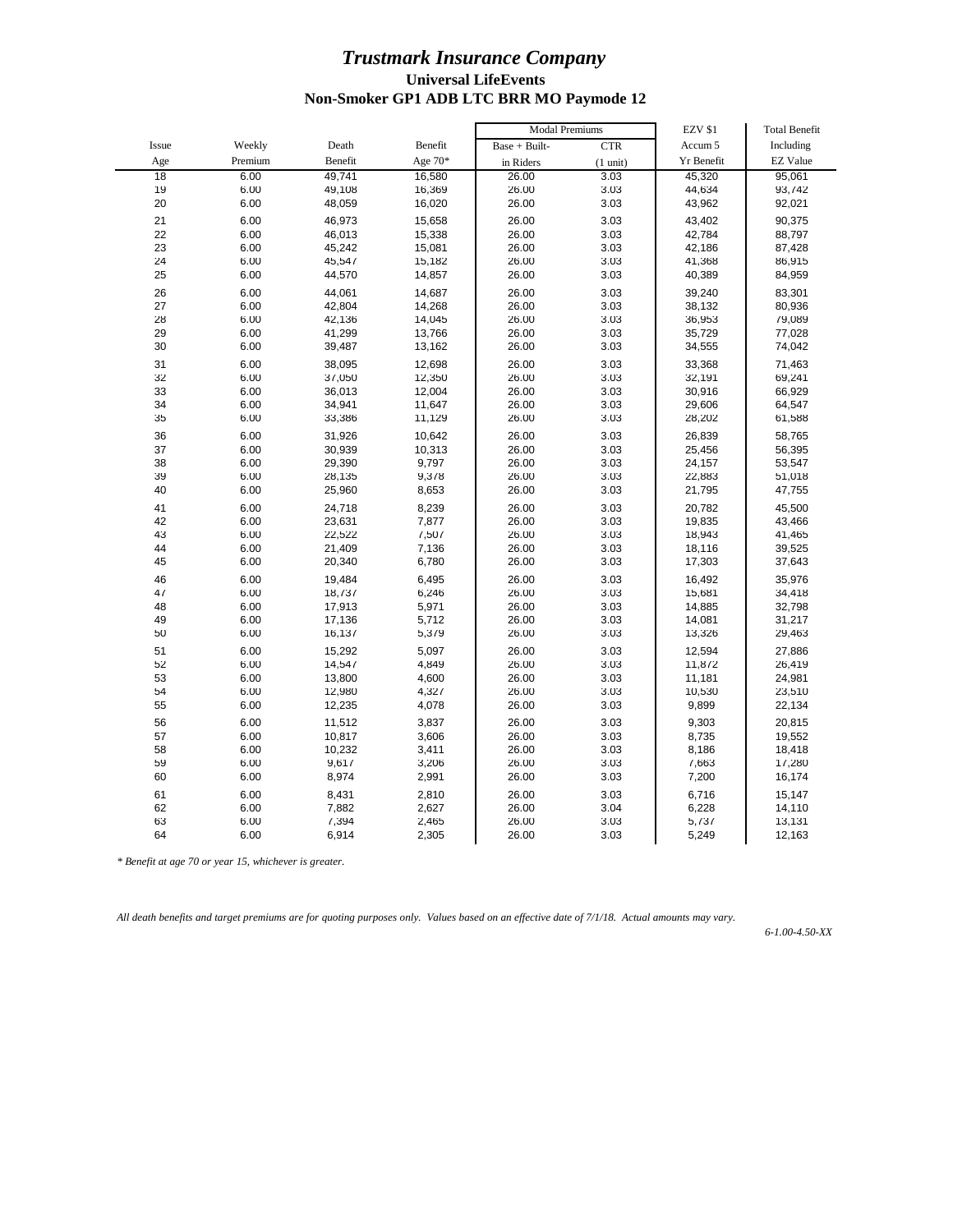|       |         |         |         | <b>Modal Premiums</b> |                    | <b>EZV \$1</b> | <b>Total Benefit</b> |
|-------|---------|---------|---------|-----------------------|--------------------|----------------|----------------------|
| Issue | Weekly  | Death   | Benefit | Base + Built-         | <b>CTR</b>         | Accum 5        | Including            |
| Age   | Premium | Benefit | Age 70* | in Riders             | $(1 \text{ unit})$ | Yr Benefit     | <b>EZ Value</b>      |
| 18    | 8.00    | 68,894  | 22,965  | 34.67                 | 3.03               | 45,320         | 114,214              |
| 19    | 8.00    | 68,017  | 22,672  | 34.67                 | 3.03               | 44,634         | 112,651              |
| 20    | 8.00    | 66,565  | 22,188  | 34.67                 | 3.03               | 43,962         | 110,527              |
| 21    | 8.00    | 65,060  | 21,687  | 34.67                 | 3.03               | 43,402         | 108,462              |
| 22    | 8.00    | 63,730  | 21,243  | 34.67                 | 3.03               | 42,784         | 106,514              |
| 23    | 8.00    | 62,662  | 20,887  | 34.67                 | 3.03               | 42,186         | 104,848              |
| 24    | 8.00    | 63,085  | 21,028  | 34.67                 | 3.03               | 41,368         | 104,453              |
| 25    | 8.00    | 61,732  | 20,577  | 34.67                 | 3.03               | 40,389         | 102,121              |
| 26    | 8.00    | 61,027  | 20,342  | 34.67                 | 3.03               | 39,240         | 100,267              |
| 27    | 8.00    | 59,286  | 19,762  | 34.67                 | 3.03               | 38,132         | 97,418               |
| 28    | 8.00    | 58,361  | 19,454  | 34.67                 | 3.03               | 36,953         | 95,314               |
| 29    | 8.00    | 57,201  | 19,067  | 34.67                 | 3.03               | 35,729         | 92,930               |
| 30    | 8.00    | 54,692  | 18,231  | 34.67                 | 3.03               | 34,555         | 89,247               |
| 31    | 8.00    | 52,764  | 17,588  | 34.67                 | 3.03               | 33,368         | 86,132               |
| 32    | 8.00    | 51,316  | 17,105  | 34.67                 | 3.03               | 32,191         | 83,507               |
| 33    | 8.00    | 49,879  | 16,626  | 34.67                 | 3.03               | 30,916         | 80,795               |
| 34    | 8.00    | 48,395  | 16,132  | 34.67                 | 3.03               | 29,606         | 78,001               |
| 35    | 8.00    | 46,242  | 15,414  | 34.67                 | 3.03               | 28,202         | 74,444               |
| 36    | 8.00    | 44,219  | 14,740  | 34.67                 | 3.03               | 26,839         | 71,058               |
| 37    | 8.00    | 42,852  | 14,284  | 34.67                 | 3.03               | 25,456         | 68,308               |
| 38    | 8.00    | 40,707  | 13,569  | 34.67                 | 3.03               | 24,157         | 64,864               |
| 39    | 8.00    | 38,968  | 12,989  | 34.67                 | 3.03               | 22,883         | 61,851               |
| 40    | 8.00    | 36,008  | 12,003  | 34.67                 | 3.03               | 21,795         | 57,803               |
| 41    | 8.00    | 34,286  | 11,429  | 34.67                 | 3.03               | 20,782         | 55,068               |
| 42    | 8.00    | 32,778  | 10,926  | 34.67                 | 3.03               | 19,835         | 52,613               |
| 43    | 8.00    | 31,240  | 10,413  | 34.67                 | 3.03               | 18,943         | 50,183               |
| 44    | 8.00    | 29,696  | 9,899   | 34.67                 | 3.03               | 18,116         | 47,812               |
| 45    | 8.00    | 28,213  | 9,404   | 34.67                 | 3.03               | 17,303         | 45,516               |
| 46    | 8.00    | 27,026  | 9,009   | 34.67                 | 3.03               | 16,492         | 43,518               |
| 47    | 8.00    | 25,989  | 8,663   | 34.67                 | 3.03               | 15,681         | 41,670               |
| 48    | 8.00    | 24,846  | 8,282   | 34.67                 | 3.03               | 14,885         | 39,731               |
| 49    | 8.00    | 23,768  | 7,923   | 34.67                 | 3.03               | 14,081         | 37,849               |
| 50    | 8.00    | 22,384  | 7,461   | 34.67                 | 3.03               | 13,326         | 35,710               |
| 51    | 8.00    | 21,212  | 7,071   | 34.67                 | 3.03               | 12,594         | 33,806               |
| 52    | 8.00    | 20,178  | 6,726   | 34.67                 | 3.03               | 11,872         | 32,050               |
| 53    | 8.00    | 19,142  | 6,381   | 34.67                 | 3.03               | 11,181         | 30,323               |
| 54    | 8.00    | 18,004  | 6,001   | 34.67                 | 3.03               | 10,530         | 28,534               |
| 55    | 8.00    | 16,971  | 5,657   | 34.67                 | 3.03               | 9,899          | 26,870               |
| 56    | 8.00    | 15,968  | 5,323   | 34.67                 | 3.03               | 9,303          | 25,271               |
| 57    | 8.00    | 15,004  | 5,001   | 34.67                 | 3.03               | 8,735          | 23,739               |
| 58    | 8.00    | 14,192  | 4,731   | 34.67                 | 3.03               | 8,186          | 22,378               |
| 59    | 8.00    | 13,339  | 4,446   | 34.67                 | 3.03               | 7,663          | 21,002               |
| 60    | 8.00    | 12,448  | 4,149   | 34.67                 | 3.03               | 7,200          | 19,648               |
| 61    | 8.00    | 11,694  | 3,898   | 34.67                 | 3.03               | 6,716          | 18,410               |
| 62    | 8.00    | 10,932  | 3,644   | 34.67                 | 3.03               | 6,228          | 17,160               |
| 63    | 8.00    | 10,256  | 3,419   | 34.67                 | 3.03               | 5,737          | 15,993               |
| 64    | 8.00    | 9,591   | 3,197   | 34.67                 | 3.03               | 5,249          | 14,840               |
|       |         |         |         |                       |                    |                |                      |

*\* Benefit at age 70 or year 15, whichever is greater.*

*All death benefits and target premiums are for quoting purposes only. Values based on an effective date of 7/1/18. Actual amounts may vary.*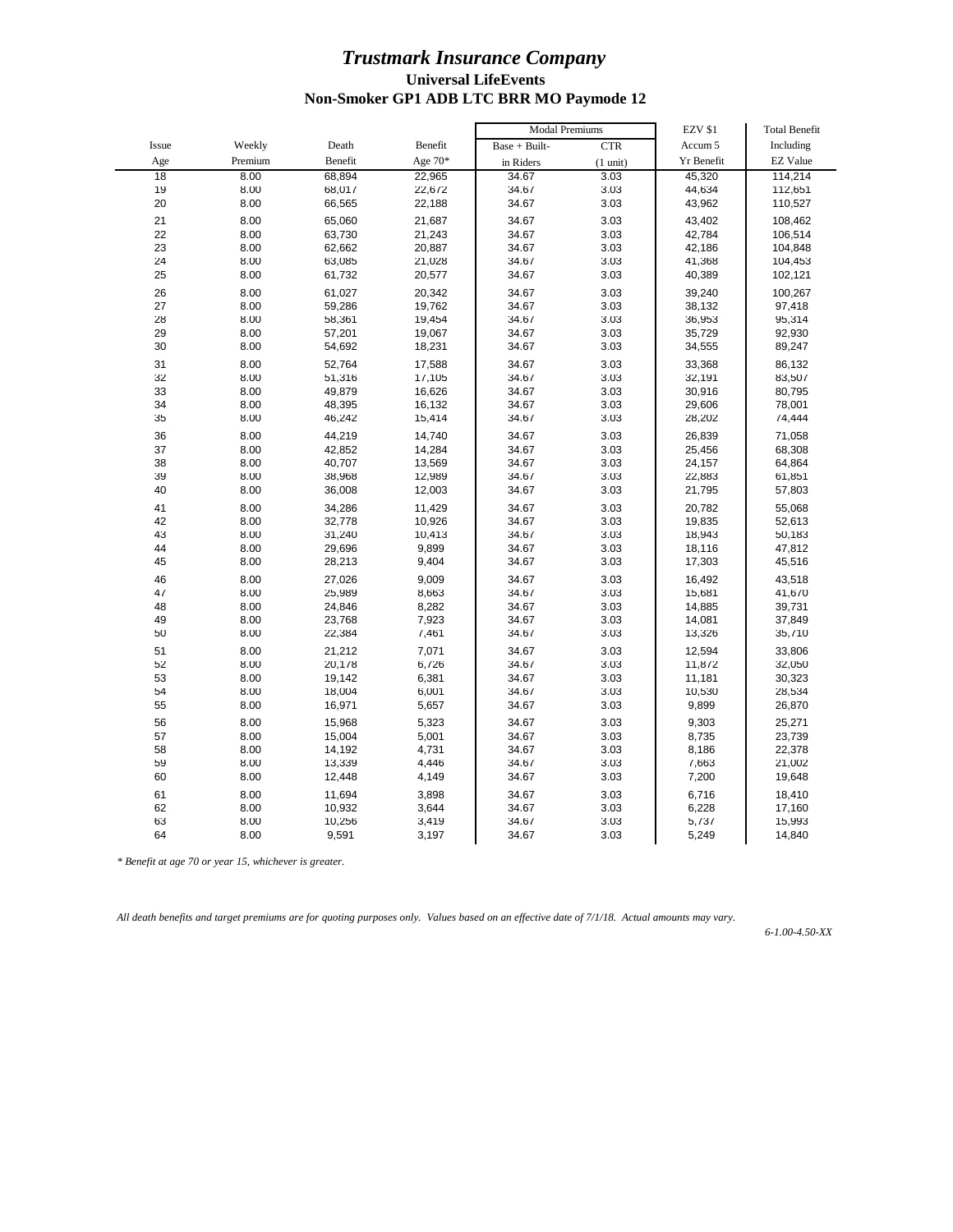|       |         |         |         | <b>Modal Premiums</b> |                    | <b>EZV \$1</b> | <b>Total Benefit</b> |
|-------|---------|---------|---------|-----------------------|--------------------|----------------|----------------------|
| Issue | Weekly  | Death   | Benefit | Base + Built-         | <b>CTR</b>         | Accum 5        | Including            |
| Age   | Premium | Benefit | Age 70* | in Riders             | $(1 \text{ unit})$ | Yr Benefit     | <b>EZ Value</b>      |
| 18    | 10.00   | 88,047  | 29,349  | 43.33                 | 3.04               | 45,320         | 133,367              |
| 19    | 10.00   | 86,926  | 28,975  | 43.33                 | 3.04               | 44,634         | 131,560              |
| 20    | 10.00   | 85,070  | 28,357  | 43.33                 | 3.04               | 43,962         | 129,032              |
| 21    | 10.00   | 83,147  | 27,716  | 43.33                 | 3.04               | 43,402         | 126,549              |
| 22    | 10.00   | 81,447  | 27,149  | 43.33                 | 3.04               | 42,784         | 124,231              |
| 23    | 10.00   | 80,083  | 26,694  | 43.33                 | 3.04               | 42,186         | 122,269              |
| 24    | 10.00   | 80,623  | 26,874  | 43.33                 | 3.04               | 41,368         | 121,991              |
| 25    | 10.00   | 78,893  | 26,298  | 43.33                 | 3.04               | 40,389         | 119,282              |
| 26    | 10.00   | 77,992  | 25,997  | 43.33                 | 3.04               | 39,240         | 117,232              |
| 27    | 10.00   | 75,768  | 25,256  | 43.33                 | 3.04               | 38,132         | 113,900              |
| 28    | 10.00   | 74,586  | 24,862  | 43.33                 | 3.04               | 36,953         | 111,539              |
| 29    | 10.00   | 73,103  | 24,368  | 43.33                 | 3.04               | 35,729         | 108,832              |
| 30    | 10.00   | 69,897  | 23,299  | 43.33                 | 3.04               | 34,555         | 104,452              |
| 31    | 10.00   | 67,432  | 22,477  | 43.33                 | 3.04               | 33,368         | 100,800              |
| 32    | 10.00   | 65,582  | 21,861  | 43.33                 | 3.04               | 32,191         | 97,773               |
| 33    | 10.00   | 63,746  | 21,249  | 43.33                 | 3.04               | 30,916         | 94,662               |
| 34    | 10.00   | 61,849  | 20,616  | 43.33                 | 3.04               | 29,606         | 91,455               |
| 35    | 10.00   | 59,097  | 19,699  | 43.33                 | 3.04               | 28,202         | 87,299               |
| 36    | 10.00   | 56,512  | 18,837  | 43.33                 | 3.04               | 26,839         | 83,351               |
| 37    | 10.00   | 54,764  | 18,255  | 43.33                 | 3.04               | 25,456         | 80,220               |
| 38    | 10.00   | 52,023  | 17,341  | 43.33                 | 3.04               | 24,157         | 76,180               |
| 39    | 10.00   | 49,801  | 16,600  | 43.33                 | 3.04               | 22,883         | 72,684               |
| 40    | 10.00   | 46,057  | 15,352  | 43.33                 | 3.04               | 21,795         | 67,852               |
| 41    | 10.00   | 43,853  | 14,618  | 43.33                 | 3.04               | 20,782         | 64,635               |
| 42    | 10.00   | 41,925  | 13,975  | 43.33                 | 3.04               | 19,835         | 61,760               |
| 43    | 10.00   | 39,957  | 13,319  | 43.33                 | 3.04               | 18,943         | 58,900               |
| 44    | 10.00   | 37,983  | 12,661  | 43.33                 | 3.04               | 18,116         | 56,099               |
| 45    | 10.00   | 36,085  | 12,028  | 43.33                 | 3.04               | 17,303         | 53,388               |
| 46    | 10.00   | 34,568  | 11,523  | 43.33                 | 3.04               | 16,492         | 51,060               |
| 47    | 10.00   | 33,242  | 11,081  | 43.33                 | 3.04               | 15,681         | 48,923               |
| 48    | 10.00   | 31,779  | 10,593  | 43.33                 | 3.04               | 14,885         | 46,664               |
| 49    | 10.00   | 30,401  | 10,134  | 43.33                 | 3.04               | 14,081         | 44,482               |
| 50    | 10.00   | 28,630  | 9,543   | 43.33                 | 3.04               | 13,326         | 41,956               |
| 51    | 10.00   | 27,131  | 9,044   | 43.33                 | 3.04               | 12,594         | 39,725               |
| 52    | 10.00   | 25,809  | 8,603   | 43.33                 | 3.04               | 11,872         | 37,681               |
| 53    | 10.00   | 24,483  | 8,161   | 43.33                 | 3.04               | 11,181         | 35,664               |
| 54    | 10.00   | 23,028  | 7,676   | 43.33                 | 3.04               | 10,530         | 33,558               |
| 55    | 10.00   | 21,707  | 7,236   | 43.33                 | 3.04               | 9,899          | 31,606               |
| 56    | 10.00   | 20,424  | 6,808   | 43.33                 | 3.04               | 9,303          | 29,727               |
| 57    | 10.00   | 19,190  | 6,397   | 43.33                 | 3.04               | 8,735          | 27,925               |
| 58    | 10.00   | 18,153  | 6,051   | 43.33                 | 3.04               | 8,186          | 26,339               |
| 59    | 10.00   | 17,061  | 5,687   | 43.33                 | 3.04               | 7,663          | 24,724               |
| 60    | 10.00   | 15,921  | 5,307   | 43.33                 | 3.04               | 7,200          | 23,121               |
| 61    | 10.00   | 14,957  | 4,986   | 43.33                 | 3.04               | 6,716          | 21,673               |
| 62    | 10.00   | 13,983  | 4,661   | 43.33                 | 3.04               | 6,228          | 20,211               |
| 63    | 10.00   | 13,117  | 4,372   | 43.33                 | 3.04               | 5,737          | 18,854               |
| 64    | 10.00   | 12,267  | 4,089   | 43.33                 | 3.04               | 5,249          | 17,516               |
|       |         |         |         |                       |                    |                |                      |

*\* Benefit at age 70 or year 15, whichever is greater.*

*All death benefits and target premiums are for quoting purposes only. Values based on an effective date of 7/1/18. Actual amounts may vary.*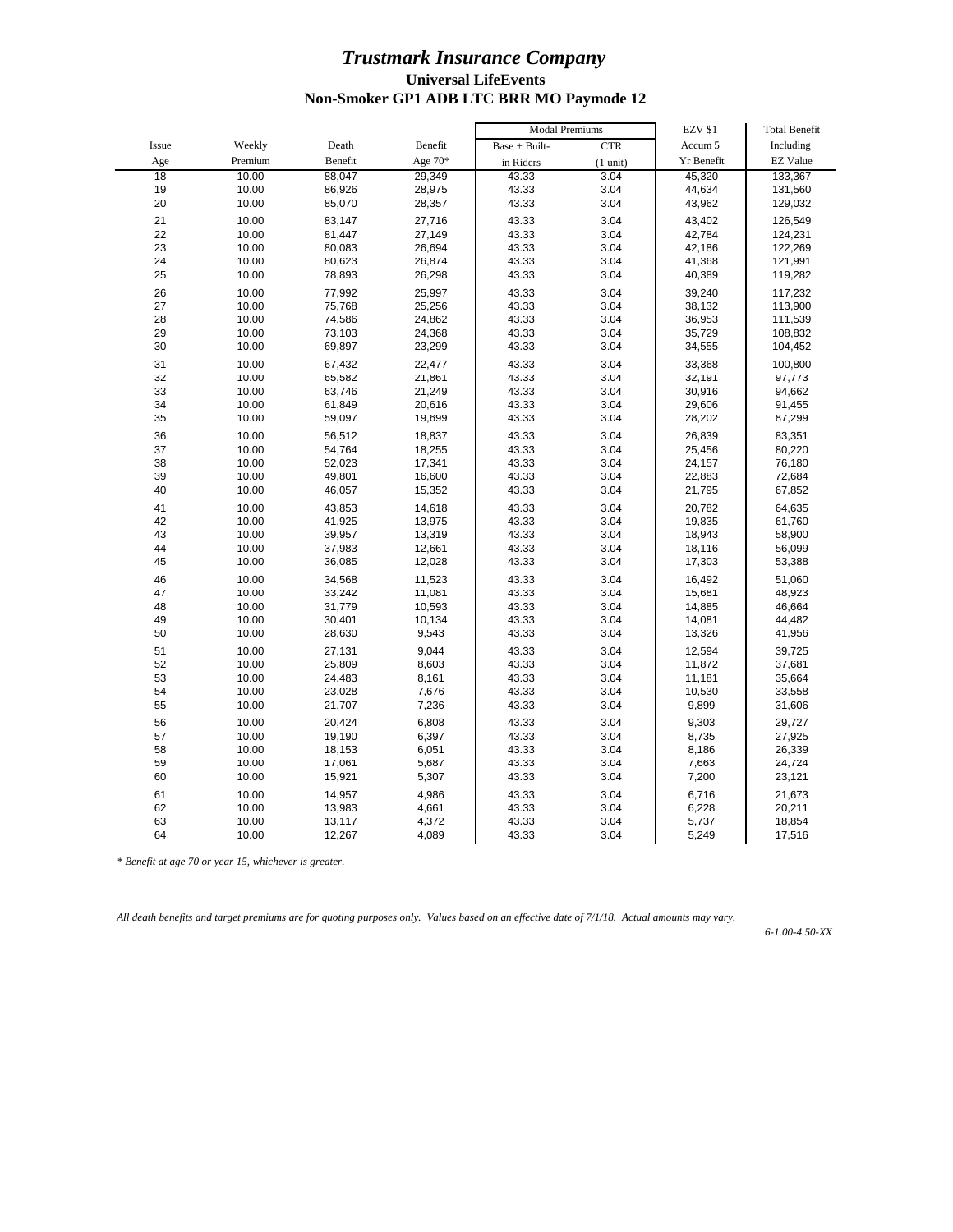|       |         |         |         | <b>Modal Premiums</b> |                    | <b>EZV \$1</b> | <b>Total Benefit</b> |
|-------|---------|---------|---------|-----------------------|--------------------|----------------|----------------------|
| Issue | Weekly  | Death   | Benefit | Base + Built-         | <b>CTR</b>         | Accum 5        | Including            |
| Age   | Premium | Benefit | Age 70* | in Riders             | $(1 \text{ unit})$ | Yr Benefit     | <b>EZ Value</b>      |
| 18    | 12.00   | 107,200 | 35,733  | 52.00                 | 3.03               | 45,320         | 152,520              |
| 19    | 12.00   | 105,835 | 35,278  | 52.00                 | 3.03               | 44,634         | 150,469              |
| 20    | 12.00   | 103,575 | 34,525  | 52.00                 | 3.03               | 43,962         | 147,537              |
| 21    | 12.00   | 101,234 | 33,745  | 52.00                 | 3.03               | 43,402         | 144,636              |
| 22    | 12.00   | 99,164  | 33,055  | 52.00                 | 3.03               | 42,784         | 141,948              |
| 23    | 12.00   | 97,503  | 32,501  | 52.00                 | 3.03               | 42,186         | 139,689              |
| 24    | 12.00   | 98,161  | 32,720  | 52.00                 | 3.03               | 41,368         | 139,529              |
| 25    | 12.00   | 96,055  | 32,018  | 52.00                 | 3.03               | 40,389         | 136,444              |
| 26    | 12.00   | 94,958  | 31,653  | 52.00                 | 3.03               | 39,240         | 134,198              |
| 27    | 12.00   | 92,249  | 30,750  | 52.00                 | 3.03               | 38,132         | 130,381              |
| 28    | 12.00   | 90,810  | 30,270  | 52.00                 | 3.03               | 36,953         | 127,763              |
| 29    | 12.00   | 89,005  | 29,668  | 52.00                 | 3.03               | 35,729         | 124,734              |
| 30    | 12.00   | 85,101  | 28,367  | 52.00                 | 3.03               | 34,555         | 119,656              |
| 31    | 12.00   | 82,101  | 27,367  | 52.00                 | 3.03               | 33,368         | 115,469              |
| 32    | 12.00   | 79,848  | 26,616  | 52.00                 | 3.03               | 32,191         | 112,039              |
| 33    | 12.00   | 77,613  | 25,871  | 52.00                 | 3.03               | 30,916         | 108,529              |
| 34    | 12.00   | 75,303  | 25,101  | 52.00                 | 3.03               | 29,606         | 104,909              |
| 35    | 12.00   | 71,952  | 23,984  | 52.00                 | 3.03               | 28,202         | 100,154              |
| 36    | 12.00   | 68,805  | 22,935  | 52.00                 | 3.03               | 26,839         | 95,644               |
| 37    | 12.00   | 66,677  | 22,226  | 52.00                 | 3.03               | 25,456         | 92,133               |
| 38    | 12.00   | 63,340  | 21,113  | 52.00                 | 3.03               | 24,157         | 87,497               |
| 39    | 12.00   | 60,635  | 20,212  | 52.00                 | 3.03               | 22,883         | 83,518               |
| 40    | 12.00   | 56,105  | 18,702  | 52.00                 | 3.03               | 21,795         | 77,900               |
| 41    | 12.00   | 53,421  | 17,807  | 52.00                 | 3.03               | 20,782         | 74,203               |
| 42    | 12.00   | 51,072  | 17,024  | 52.00                 | 3.03               | 19,835         | 70,907               |
| 43    | 12.00   | 48,675  | 16,225  | 52.00                 | 3.03               | 18,943         | 67,618               |
| 44    | 12.00   | 46,270  | 15,423  | 52.00                 | 3.03               | 18,116         | 64,386               |
| 45    | 12.00   | 43,958  | 14,653  | 52.00                 | 3.03               | 17,303         | 61,261               |
| 46    | 12.00   | 42,109  | 14,036  | 52.00                 | 3.03               | 16,492         | 58,601               |
| 47    | 12.00   | 40,494  | 13,498  | 52.00                 | 3.03               | 15,681         | 56,175               |
| 48    | 12.00   | 38,713  | 12,904  | 52.00                 | 3.03               | 14,885         | 53,598               |
| 49    | 12.00   | 37,034  | 12,345  | 52.00                 | 3.03               | 14,081         | 51,115               |
| 50    | 12.00   | 34,876  | 11,625  | 52.00                 | 3.03               | 13,326         | 48,202               |
| 51    | 12.00   | 33,050  | 11,017  | 52.00                 | 3.03               | 12,594         | 45,644               |
| 52    | 12.00   | 31,439  | 10,480  | 52.00                 | 3.03               | 11,872         | 43,311               |
| 53    | 12.00   | 29,825  | 9,942   | 52.00                 | 3.03               | 11,181         | 41,006               |
| 54    | 12.00   | 28,053  | 9,351   | 52.00                 | 3.03               | 10,530         | 38,583               |
| 55    | 12.00   | 26,443  | 8,814   | 52.00                 | 3.03               | 9,899          | 36,342               |
| 56    | 12.00   | 24,879  | 8,293   | 52.00                 | 3.03               | 9,303          | 34,182               |
| 57    | 12.00   | 23,377  | 7,792   | 52.00                 | 3.03               | 8,735          | 32,112               |
| 58    | 12.00   | 22,113  | 7,371   | 52.00                 | 3.03               | 8,186          | 30,299               |
| 59    | 12.00   | 20,783  | 6,928   | 52.00                 | 3.03               | 7,663          | 28,446               |
| 60    | 12.00   | 19,395  | 6,465   | 52.00                 | 3.03               | 7,200          | 26,595               |
| 61    | 12.00   | 18,221  | 6,074   | 52.00                 | 3.03               | 6,716          | 24,937               |
| 62    | 12.00   | 17,034  | 5,678   | 52.00                 | 3.03               | 6,228          | 23,262               |
| 63    | 12.00   | 15,979  | 5,326   | 52.00                 | 3.03               | 5,737          | 21,716               |
| 64    | 12.00   | 14,943  | 4,981   | 52.00                 | 3.03               | 5,249          | 20,192               |
|       |         |         |         |                       |                    |                |                      |

*\* Benefit at age 70 or year 15, whichever is greater.*

*All death benefits and target premiums are for quoting purposes only. Values based on an effective date of 7/1/18. Actual amounts may vary.*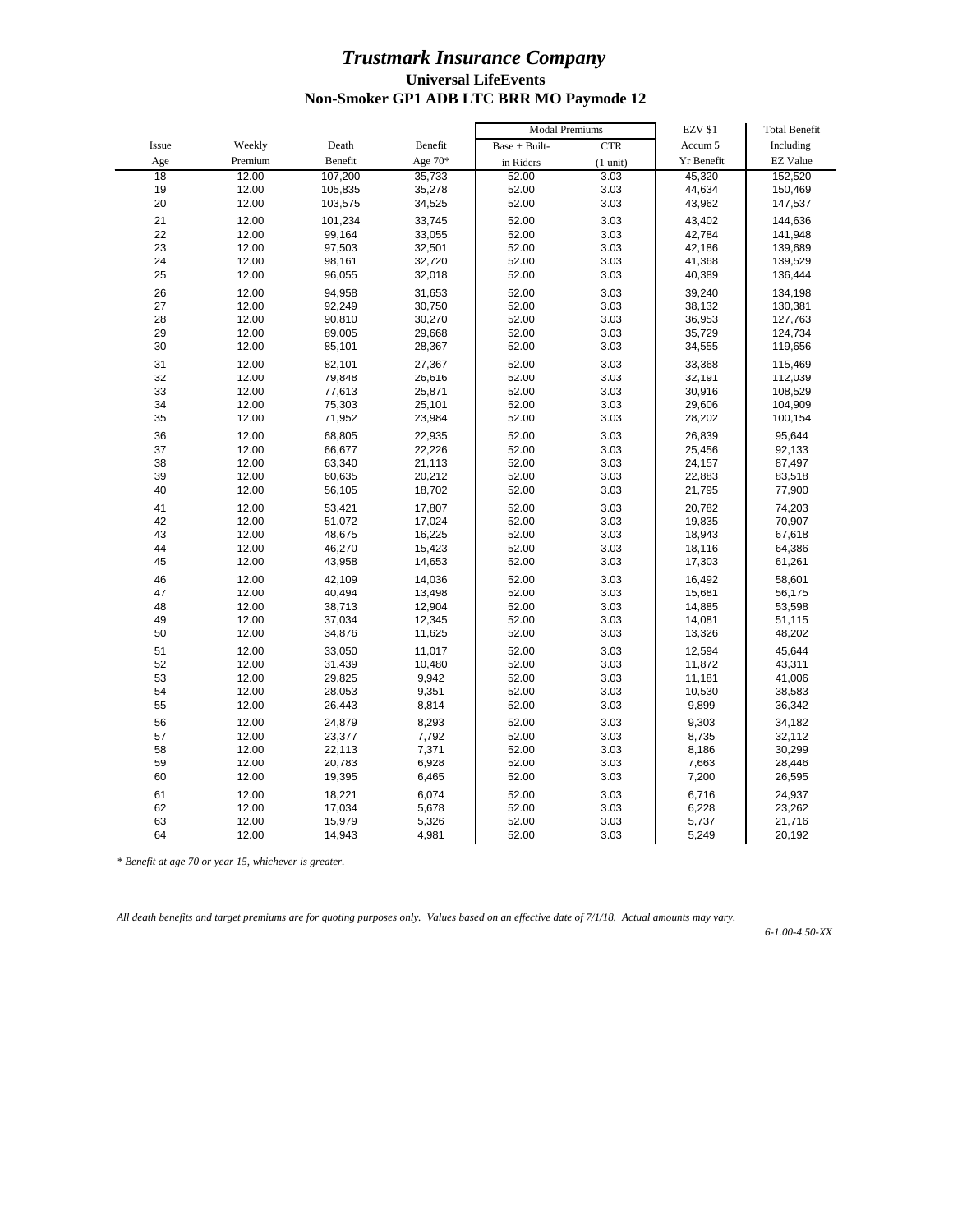| <b>Modal Premiums</b>                                                     | <b>EZV \$1</b> | <b>Total Benefit</b> |
|---------------------------------------------------------------------------|----------------|----------------------|
| Issue<br>Weekly<br>Death<br>Benefit<br>Base + Built-<br><b>CTR</b>        | Accum 5        | Including            |
| Premium<br>Benefit<br>Age $70*$<br>Age<br>in Riders<br>$(1 \text{ unit})$ | Yr Benefit     | <b>EZ Value</b>      |
| 18<br>3.42<br>25,000<br>8,333<br>14.81<br>3.03                            | 45,320         | 70,320               |
| 3.03<br>19<br>3.45<br>25,000<br>8,333<br>14.95                            | 44,634         | 69,634               |
| 20<br>8,333<br>15.20<br>3.03<br>3.51<br>25,000                            | 43,962         | 68,962               |
| 21<br>3.04<br>3.57<br>25,000<br>8,333<br>15.47                            | 43,402         | 68,402               |
| 22<br>8,333<br>3.04<br>3.63<br>25,000<br>15.72                            | 42,784         | 67,784               |
| 23<br>3.68<br>25,000<br>8,333<br>15.93<br>3.03                            | 42,186         | 67,186               |
| 24<br>3.66<br>25,000<br>8,333<br>15.85<br>3.03                            | 41,368         | 66,368               |
| 25<br>3.72<br>25,000<br>8,333<br>16.12<br>3.03                            | 40,389         | 65,389               |
| 26<br>3.75<br>8,333<br>3.04<br>25,000<br>16.26                            | 39,240         | 64,240               |
| 27<br>16.64<br>3.03<br>3.84<br>25,000<br>8,333                            | 38,132         | 63,132               |
| 28<br>8,333<br>16.85<br>3.03<br>3.89<br>25,000                            | 36,953         | 61,953               |
| 29<br>17.12<br>3.03<br>3.95<br>25,000<br>8,333                            | 35,729         | 60,729               |
| 30<br>17.74<br>3.04<br>4.09<br>25,000<br>8,333                            | 34,555         | 59,555               |
| 31<br>4.21<br>25,000<br>8,333<br>18.26<br>3.04                            | 33,368         | 58,368               |
| 8,333<br>3.03<br>32<br>4.31<br>25,000<br>18.68                            | 32,191         | 57,191               |
| 33<br>19.12<br>3.03<br>4.41<br>25,000<br>8,333                            | 30,916         | 55,916               |
| 34<br>4.52<br>25,000<br>8,333<br>19.60<br>3.03                            | 29,606         | 54,606               |
| 35<br>4.70<br>20.35<br>3.03<br>25,000<br>8,333                            | 28,202         | 53,202               |
| 36<br>3.03<br>4.87<br>25,000<br>8,333<br>21.12                            | 26,839         | 51,839               |
| 37<br>5.00<br>25,000<br>8,333<br>21.68<br>3.03                            | 25,456         | 50,456               |
| 38<br>3.03<br>5.22<br>25,000<br>8,333<br>22.64                            | 24,157         | 49,157               |
| 39<br>8,333<br>3.04<br>5.42<br>25,000<br>23.49                            | 22,883         | 47,883               |
| 3.04<br>40<br>5.81<br>25,000<br>8,333<br>25.17                            | 21,795         | 46,795               |
| 41<br>6.06<br>3.03<br>25,000<br>8,333<br>26.26                            | 20,782         | 45,782               |
| 42<br>6.30<br>8,333<br>27.30<br>3.03<br>25,000                            | 19,835         | 44,835               |
| 43<br>6.57<br>25,000<br>8,333<br>28.46<br>3.04                            | 18,943         | 43,943               |
| 44<br>6.87<br>25,000<br>8,333<br>29.76<br>3.03                            | 18,116         | 43,116               |
| 45<br>7.18<br>25,000<br>8,333<br>31.13<br>3.03                            | 17,303         | 42,303               |
| 46<br>32.34<br>3.03<br>7.46<br>25,000<br>8,333                            | 16,492         | 41,492               |
| 47<br>7.73<br>8,333<br>33.48<br>3.04<br>25,000                            | 15,681         | 40,681               |
| 8.04<br>8,333<br>34.86<br>3.03<br>48<br>25,000                            | 14,885         | 39,885               |
| 49<br>8.37<br>3.03<br>25,000<br>8,333<br>36.28                            | 14,081         | 39,081               |
| 50<br>3.03<br>8.84<br>25,000<br>8,333<br>38.30                            | 13,326         | 38,326               |
| 51<br>9.28<br>40.21<br>3.04<br>25,000<br>8,333                            | 12,594         | 37,594               |
| 52<br>9.71<br>8,333<br>42.09<br>3.03<br>25,000                            | 11,872         | 36,872               |
| 53<br>3.04<br>10.19<br>25,000<br>8,333<br>44.17                           | 11,181         | 36,181               |
| 54<br>10.78<br>8,333<br>46.73<br>3.04<br>25,000                           | 10,530         | 35,530               |
| 55<br>11.39<br>8,333<br>49.36<br>3.03<br>25,000                           | 9,899          | 34,899               |
| 56<br>12.05<br>8,333<br>52.23<br>3.04<br>25,000                           | 9,303          | 34,303               |
| 57<br>3.03<br>12.78<br>25,000<br>8,333<br>55.36                           | 8,735          | 33,735               |
| 58<br>8,333<br>58.32<br>3.03<br>13.46<br>25,000                           | 8,186          | 33,186               |
| 59<br>14.27<br>8,333<br>61.82<br>3.03<br>25,000                           | 7,663          | 32,663               |
| 60<br>15.23<br>8,333<br>65.98<br>3.04<br>25,000                           | 7,200          | 32,200               |
| 61<br>16.16<br>25,000<br>8,333<br>70.01<br>3.03                           | 6,716          | 31,716               |
| 62<br>17.22<br>25,000<br>8,333<br>74.63<br>3.03                           | 6,228          | 31,228               |
| 79.32<br>63<br>18.30<br>25,000<br>8,333<br>3.03                           | 5,737          | 30,737               |
| 64<br>19.52<br>25,000<br>8,333<br>84.57<br>3.03                           | 5,249          | 30,249               |

*\* Benefit at age 70 or year 15, whichever is greater.*

*All death benefits and target premiums are for quoting purposes only. Values based on an effective date of 7/1/18. Actual amounts may vary.*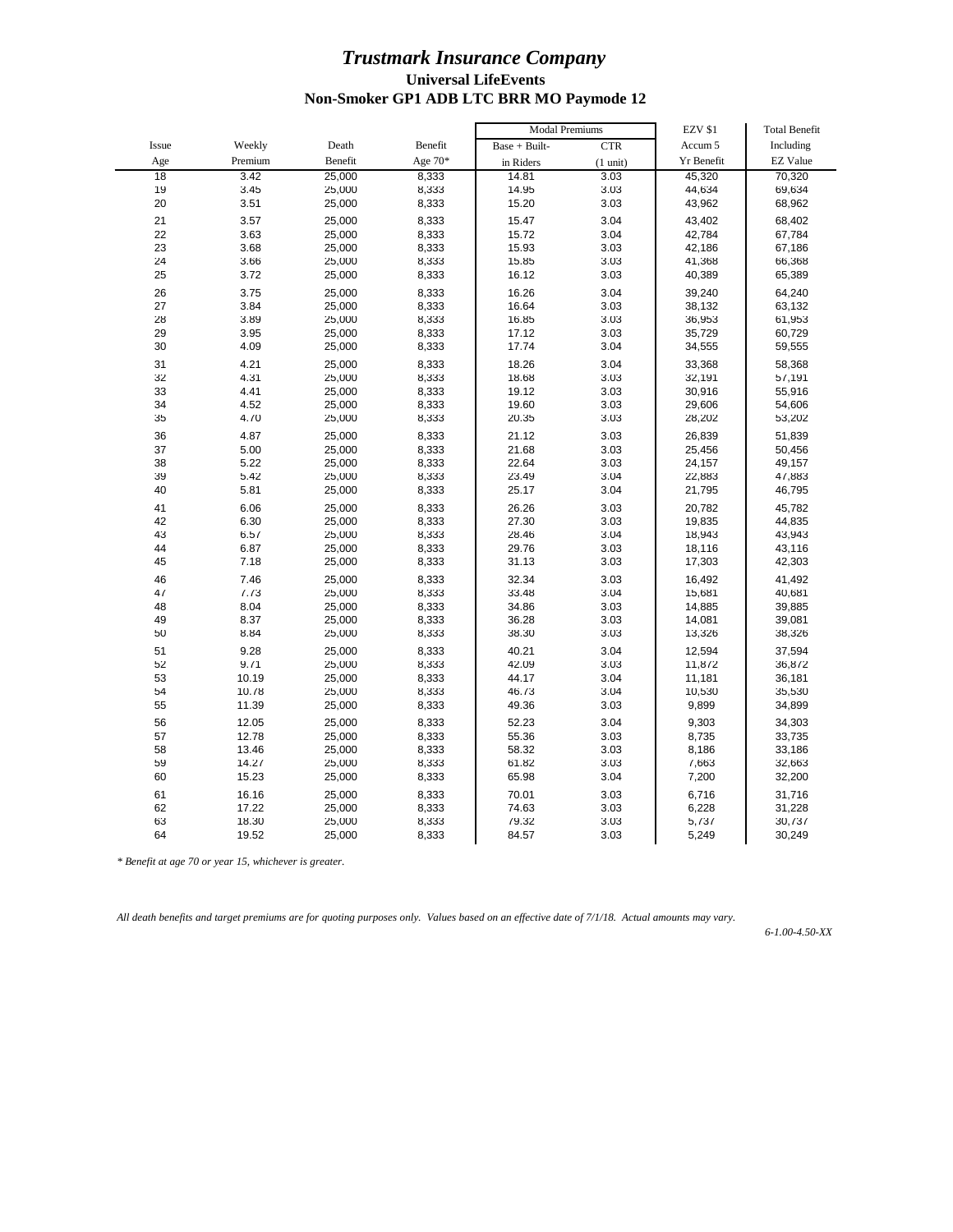|       |         |         |         | <b>Modal Premiums</b> |                    | <b>EZV \$1</b> | <b>Total Benefit</b> |
|-------|---------|---------|---------|-----------------------|--------------------|----------------|----------------------|
| Issue | Weekly  | Death   | Benefit | Base + Built-         | <b>CTR</b>         | Accum 5        | Including            |
| Age   | Premium | Benefit | Age 70* | in Riders             | $(1 \text{ unit})$ | Yr Benefit     | <b>EZ Value</b>      |
| 18    | 6.03    | 50.000  | 16.667  | 26.12                 | 3.03               | 45,320         | 95,320               |
| 19    | 6.09    | 50,000  | 16,667  | 26.41                 | 3.03               | 44,634         | 94,634               |
| 20    | 6.21    | 50,000  | 16,667  | 26.91                 | 3.03               | 43,962         | 93,962               |
| 21    | 6.33    | 50,000  | 16,667  | 27.45                 | 3.03               | 43,402         | 93,402               |
| 22    | 6.45    | 50,000  | 16,667  | 27.95                 | 3.03               | 42,784         | 92,784               |
| 23    | 6.55    | 50,000  | 16,667  | 28.37                 | 3.03               | 42,186         | 92,186               |
| 24    | 6.51    | 50,000  | 16,667  | 28.20                 | 3.03               | 41,368         | 91,368               |
| 25    | 6.63    | 50,000  | 16,667  | 28.74                 | 3.04               | 40,389         | 90,389               |
| 26    | 6.70    | 50,000  | 16,667  | 29.03                 | 3.04               | 39,240         | 89,240               |
| 27    | 6.87    | 50,000  | 16,667  | 29.78                 | 3.04               | 38,132         | 88,132               |
| 28    | 6.97    | 50,000  | 16,667  | 30.20                 | 3.03               | 36,953         | 86,953               |
| 29    | 7.09    | 50,000  | 16,667  | 30.74                 | 3.04               | 35,729         | 85,729               |
| 30    | 7.38    | 50,000  | 16,667  | 31.99                 | 3.04               | 34,555         | 84,555               |
| 31    | 7.62    | 50,000  | 16,667  | 33.03                 | 3.04               | 33,368         | 83,368               |
| 32    | 7.82    | 50,000  | 16,667  | 33.87                 | 3.03               | 32,191         | 82,191               |
| 33    | 8.02    | 50,000  | 16,667  | 34.74                 | 3.04               | 30,916         | 80,916               |
| 34    | 8.24    | 50,000  | 16,667  | 35.70                 | 3.03               | 29,606         | 79,606               |
| 35    | 8.58    | 50,000  | 16,667  | 37.20                 | 3.03               | 28,202         | 78,202               |
| 36    | 8.94    | 50,000  | 16,667  | 38.74                 | 3.04               | 26,839         | 76,839               |
| 37    | 9.20    | 50,000  | 16,667  | 39.87                 | 3.03               | 25,456         | 75,456               |
| 38    | 9.64    | 50,000  | 16,667  | 41.78                 | 3.04               | 24,157         | 74,157               |
| 39    | 10.04   | 50,000  | 16,667  | 43.49                 | 3.04               | 22,883         | 72,883               |
| 40    | 10.78   | 50,000  | 16,667  | 46.73                 | 3.04               | 21,795         | 71,795               |
| 41    | 11.28   | 50,000  | 16,667  | 48.90                 | 3.03               | 20,782         | 70,782               |
| 42    | 11.77   | 50,000  | 16,667  | 50.98                 | 3.04               | 19,835         | 69,835               |
| 43    | 12.30   | 50,000  | 16,667  | 53.32                 | 3.03               | 18,943         | 68,943               |
| 44    | 12.90   | 50,000  | 16,667  | 55.90                 | 3.03               | 18,116         | 68,116               |
| 45    | 13.53   | 50,000  | 16,667  | 58.65                 | 3.03               | 17,303         | 67,303               |
| 46    | 14.09   | 50,000  | 16,667  | 61.07                 | 3.03               | 16,492         | 66,492               |
| 47    | 14.62   | 50,000  | 16,667  | 63.36                 | 3.03               | 15,681         | 65,681               |
| 48    | 15.26   | 50,000  | 16,667  | 66.11                 | 3.03               | 14,885         | 64,885               |
| 49    | 15.91   | 50,000  | 16,667  | 68.94                 | 3.04               | 14,081         | 64,081               |
| 50    | 16.84   | 50,000  | 16,667  | 72.98                 | 3.04               | 13,326         | 63,326               |
| 51    | 17.73   | 50,000  | 16,667  | 76.82                 | 3.03               | 12,594         | 62,594               |
| 52    | 18.59   | 50,000  | 16,667  | 80.57                 | 3.03               | 11,872         | 61,872               |
| 53    | 19.55   | 50,000  | 16,667  | 84.73                 | 3.04               | 11,181         | 61,181               |
| 54    | 20.74   | 50,000  | 16,667  | 89.86                 | 3.03               | 10,530         | 60,530               |
| 55    | 21.95   | 50,000  | 16,667  | 95.11                 | 3.03               | 9,899          | 59,899               |
| 56    | 23.28   | 50,000  | 16,667  | 100.86                | 3.03               | 9,303          | 59,303               |
| 57    | 24.72   | 50,000  | 16,667  | 107.11                | 3.03               | 8,735          | 58,735               |
| 58    | 26.08   | 50,000  | 16,667  | 113.03                | 3.03               | 8,186          | 58,186               |
| 59    | 27.70   | 50,000  | 16,667  | 120.03                | 3.03               | 7,663          | 57,663               |
| 60    | 29.62   | 50,000  | 16,667  | 128.36                | 3.03               | 7,200          | 57,200               |
| 61    | 31.48   | 50,000  | 16,667  | 136.40                | 3.03               | 6,716          | 56,716               |
| 62    | 33.61   | 50,000  | 16,667  | 145.65                | 3.03               | 6,228          | 56,228               |
| 63    | 35.78   | 50,000  | 16,667  | 155.03                | 3.03               | 5,737          | 55,737               |
| 64    | 38.20   | 50,000  | 16,667  | 165.53                | 3.03               | 5,249          | 55,249               |
|       |         |         |         |                       |                    |                |                      |

*\* Benefit at age 70 or year 15, whichever is greater.*

*All death benefits and target premiums are for quoting purposes only. Values based on an effective date of 7/1/18. Actual amounts may vary.*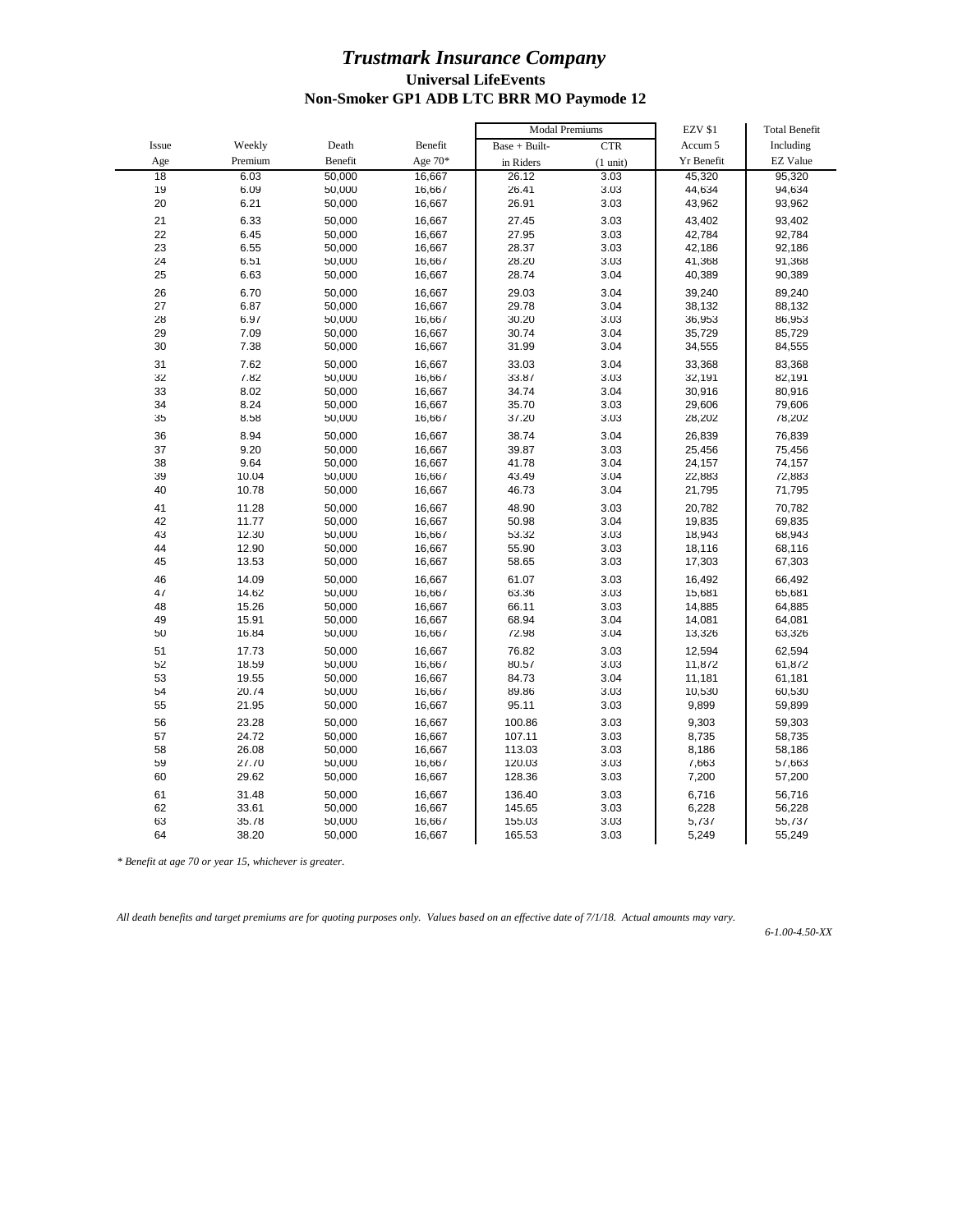|       |         |         |         | <b>Modal Premiums</b> |                    | <b>EZV \$1</b> | <b>Total Benefit</b> |
|-------|---------|---------|---------|-----------------------|--------------------|----------------|----------------------|
| Issue | Weekly  | Death   | Benefit | Base + Built-         | <b>CTR</b>         | Accum 5        | Including            |
| Age   | Premium | Benefit | Age 70* | in Riders             | $(1 \text{ unit})$ | Yr Benefit     | <b>EZ Value</b>      |
| 18    | 8.64    | 75,000  | 25.000  | 37.43                 | 3.03               | 45,320         | 120,320              |
| 19    | 8.74    | 75,000  | 25,000  | 37.87                 | 3.03               | 44,634         | 119,634              |
| 20    | 8.91    | 75,000  | 25,000  | 38.62                 | 3.03               | 43,962         | 118,962              |
| 21    | 9.10    | 75,000  | 25,000  | 39.43                 | 3.03               | 43,402         | 118,402              |
| 22    | 9.27    | 75,000  | 25,000  | 40.18                 | 3.03               | 42,784         | 117,784              |
| 23    | 9.42    | 75,000  | 25,000  | 40.81                 | 3.03               | 42,186         | 117,186              |
| 24    | 9.36    | 75,000  | 25,000  | 40.56                 | 3.03               | 41,368         | 116,368              |
| 25    | 9.55    | 75,000  | 25,000  | 41.37                 | 3.03               | 40,389         | 115,389              |
| 26    | 9.65    | 75,000  | 25,000  | 41.81                 | 3.03               | 39,240         | 114,240              |
| 27    | 9.91    | 75,000  | 25,000  | 42.93                 | 3.03               | 38,132         | 113,132              |
| 28    | 10.05   | 75,000  | 25,000  | 43.56                 | 3.03               | 36,953         | 111,953              |
| 29    | 10.24   | 75,000  | 25,000  | 44.37                 | 3.03               | 35,729         | 110,729              |
| 30    | 10.67   | 75,000  | 25,000  | 46.24                 | 3.04               | 34,555         | 109,555              |
| 31    | 11.03   | 75,000  | 25,000  | 47.81                 | 3.03               | 33,368         | 108,368              |
| 32    | 11.32   | 75,000  | 25,000  | 49.06                 | 3.03               | 32,191         | 107,191              |
| 33    | 11.62   | 75,000  | 25,000  | 50.37                 | 3.03               | 30,916         | 105,916              |
| 34    | 11.96   | 75,000  | 25,000  | 51.81                 | 3.03               | 29,606         | 104,606              |
| 35    | 12.47   | 75,000  | 25,000  | 54.06                 | 3.03               | 28,202         | 103,202              |
| 36    | 13.01   | 75,000  | 25,000  | 56.37                 | 3.03               | 26,839         | 101,839              |
| 37    | 13.40   | 75,000  | 25,000  | 58.06                 | 3.03               | 25,456         | 100,456              |
| 38    | 14.06   | 75,000  | 25,000  | 60.93                 | 3.03               | 24,157         | 99,157               |
| 39    | 14.65   | 75,000  | 25,000  | 63.49                 | 3.04               | 22,883         | 97,883               |
| 40    | 15.76   | 75,000  | 25,000  | 68.30                 | 3.03               | 21,795         | 96,795               |
| 41    | 16.51   | 75,000  | 25,000  | 71.55                 | 3.03               | 20,782         | 95,782               |
| 42    | 17.23   | 75,000  | 25,000  | 74.67                 | 3.04               | 19,835         | 94,835               |
| 43    | 18.04   | 75,000  | 25,000  | 78.17                 | 3.04               | 18,943         | 93,943               |
| 44    | 18.93   | 75,000  | 25,000  | 82.05                 | 3.03               | 18,116         | 93,116               |
| 45    | 19.89   | 75,000  | 25,000  | 86.17                 | 3.04               | 17,303         | 92,303               |
| 46    | 20.72   | 75,000  | 25,000  | 89.80                 | 3.03               | 16,492         | 91,492               |
| 47    | 21.52   | 75,000  | 25,000  | 93.23                 | 3.04               | 15,681         | 90,681               |
| 48    | 22.47   | 75,000  | 25,000  | 97.36                 | 3.03               | 14,885         | 89,885               |
| 49    | 23.45   | 75,000  | 25,000  | 101.61                | 3.03               | 14,081         | 89,081               |
| 50    | 24.85   | 75,000  | 25,000  | 107.67                | 3.04               | 13,326         | 88,326               |
| 51    | 26.17   | 75,000  | 25,000  | 113.42                | 3.04               | 12,594         | 87,594               |
| 52    | 27.47   | 75,000  | 25,000  | 119.05                | 3.03               | 11,872         | 86,872               |
| 53    | 28.91   | 75,000  | 25,000  | 125.30                | 3.03               | 11,181         | 86,181               |
| 54    | 30.69   | 75,000  | 25,000  | 132.98                | 3.04               | 10,530         | 85,530               |
| 55    | 32.51   | 75,000  | 25,000  | 140.86                | 3.03               | 9,899          | 84,899               |
| 56    | 34.50   | 75,000  | 25,000  | 149.48                | 3.04               | 9,303          | 84,303               |
| 57    | 36.66   | 75,000  | 25,000  | 158.86                | 3.03               | 8,735          | 83,735               |
| 58    | 38.71   | 75,000  | 25,000  | 167.73                | 3.04               | 8,186          | 83,186               |
| 59    | 41.13   | 75,000  | 25,000  | 178.23                | 3.04               | 7,663          | 82,663               |
| 60    | 44.02   | 75,000  | 25,000  | 190.73                | 3.04               | 7,200          | 82,200               |
| 61    | 46.80   | 75,000  | 25,000  | 202.80                | 3.03               | 6,716          | 81,716               |
| 62    | 50.00   | 75,000  | 25,000  | 216.67                | 3.04               | 6,228          | 81,228               |
| 63    | 53.25   | 75,000  | 25,000  | 230.73                | 3.04               | 5,737          | 80,737               |
| 64    | 56.88   | 75,000  | 25,000  | 246.48                | 3.04               | 5,249          | 80,249               |
|       |         |         |         |                       |                    |                |                      |

*\* Benefit at age 70 or year 15, whichever is greater.*

*All death benefits and target premiums are for quoting purposes only. Values based on an effective date of 7/1/18. Actual amounts may vary.*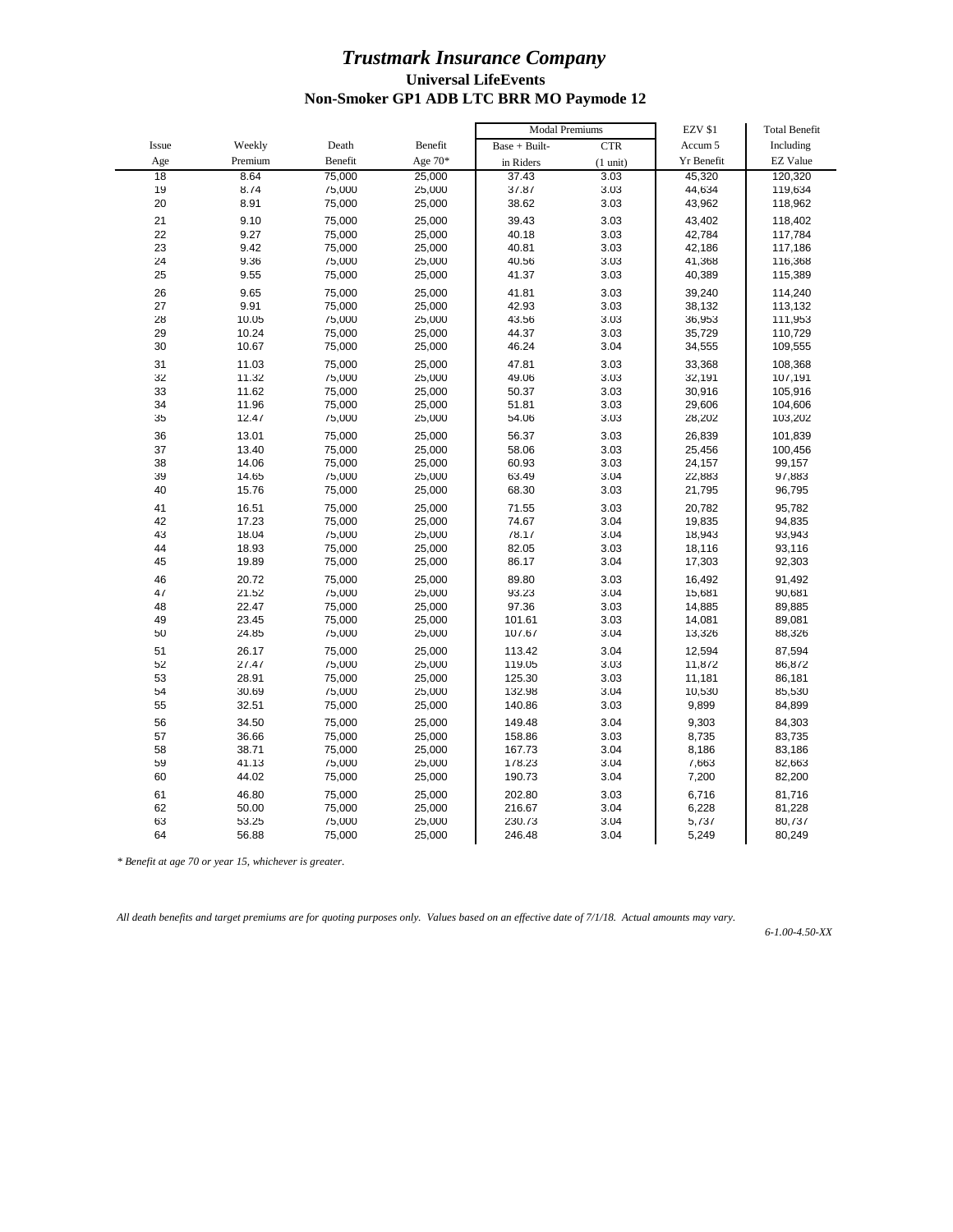|       |         |         |         | <b>Modal Premiums</b> |                    | <b>EZV \$1</b> | <b>Total Benefit</b> |
|-------|---------|---------|---------|-----------------------|--------------------|----------------|----------------------|
| Issue | Weekly  | Death   | Benefit | Base + Built-         | <b>CTR</b>         | Accum 5        | Including            |
| Age   | Premium | Benefit | Age 70* | in Riders             | $(1 \text{ unit})$ | Yr Benefit     | <b>EZ Value</b>      |
| 18    | 11.25   | 100.000 | 33,333  | 48.74                 | 3.04               | 45,320         | 145,320              |
| 19    | 11.38   | 100,000 | 33,333  | 49.33                 | 3.03               | 44,634         | 144,634              |
| 20    | 11.61   | 100,000 | 33,333  | 50.33                 | 3.03               | 43,962         | 143,962              |
| 21    | 11.86   | 100,000 | 33,333  | 51.41                 | 3.03               | 43,402         | 143,402              |
| 22    | 12.09   | 100,000 | 33,333  | 52.41                 | 3.03               | 42,784         | 142,784              |
| 23    | 12.29   | 100,000 | 33,333  | 53.24                 | 3.04               | 42,186         | 142,186              |
| 24    | 12.21   | 100,000 | 33,333  | 52.91                 | 3.03               | 41,368         | 141,368              |
| 25    | 12.46   | 100,000 | 33,333  | 53.99                 | 3.04               | 40,389         | 140,389              |
| 26    | 12.59   | 100,000 | 33,333  | 54.58                 | 3.03               | 39,240         | 139,240              |
| 27    | 12.94   | 100,000 | 33,333  | 56.08                 | 3.03               | 38,132         | 138,132              |
| 28    | 13.13   | 100,000 | 33,333  | 56.91                 | 3.03               | 36,953         | 136,953              |
| 29    | 13.38   | 100,000 | 33,333  | 57.99                 | 3.04               | 35,729         | 135,729              |
| 30    | 13.96   | 100,000 | 33,333  | 60.49                 | 3.04               | 34,555         | 134,555              |
| 31    | 14.44   | 100,000 | 33,333  | 62.58                 | 3.03               | 33,368         | 133,368              |
| 32    | 14.83   | 100,000 | 33,333  | 64.24                 | 3.04               | 32,191         | 132,191              |
| 33    | 15.23   | 100,000 | 33,333  | 65.99                 | 3.04               | 30,916         | 130,916              |
| 34    | 15.67   | 100,000 | 33,333  | 67.91                 | 3.03               | 29,606         | 129,606              |
| 35    | 16.36   | 100,000 | 33,333  | 70.91                 | 3.03               | 28,202         | 128,202              |
| 36    | 17.08   | 100,000 | 33,333  | 73.99                 | 3.04               | 26,839         | 126,839              |
| 37    | 17.59   | 100,000 | 33,333  | 76.24                 | 3.04               | 25,456         | 125,456              |
| 38    | 18.48   | 100,000 | 33,333  | 80.08                 | 3.03               | 24,157         | 124,157              |
| 39    | 19.27   | 100,000 | 33,333  | 83.49                 | 3.04               | 22,883         | 122,883              |
| 40    | 20.74   | 100,000 | 33,333  | 89.86                 | 3.03               | 21,795         | 121,795              |
| 41    | 21.74   | 100,000 | 33,333  | 94.19                 | 3.04               | 20,782         | 120,782              |
| 42    | 22.70   | 100,000 | 33,333  | 98.36                 | 3.03               | 19,835         | 119,835              |
| 43    | 23.78   | 100,000 | 33,333  | 103.03                | 3.03               | 18,943         | 118,943              |
| 44    | 24.97   | 100,000 | 33,333  | 108.19                | 3.04               | 18,116         | 118,116              |
| 45    | 26.24   | 100,000 | 33,333  | 113.69                | 3.04               | 17,303         | 117,303              |
| 46    | 27.35   | 100,000 | 33,333  | 118.53                | 3.03               | 16,492         | 116,492              |
| 47    | 28.41   | 100,000 | 33,333  | 123.11                | 3.03               | 15,681         | 115,681              |
| 48    | 29.68   | 100,000 | 33,333  | 128.61                | 3.03               | 14,885         | 114,885              |
| 49    | 30.99   | 100,000 | 33,333  | 134.28                | 3.03               | 14,081         | 114,081              |
| 50    | 32.85   | 100,000 | 33,333  | 142.36                | 3.03               | 13,326         | 113,326              |
| 51    | 34.62   | 100,000 | 33,333  | 150.03                | 3.03               | 12,594         | 112,594              |
| 52    | 36.35   | 100,000 | 33,333  | 157.53                | 3.03               | 11,872         | 111,872              |
| 53    | 38.28   | 100,000 | 33,333  | 165.86                | 3.03               | 11,181         | 111,181              |
| 54    | 40.64   | 100,000 | 33,333  | 176.11                | 3.03               | 10,530         | 110,530              |
| 55    | 43.06   | 100,000 | 33,333  | 186.61                | 3.03               | 9,899          | 109,899              |
| 56    | 45.72   | 100,000 | 33,333  | 198.11                | 3.03               | 9,303          | 109,303              |
| 57    | 48.60   | 100,000 | 33,333  | 210.61                | 3.03               | 8,735          | 108,735              |
| 58    | 51.33   | 100,000 | 33,333  | 222.44                | 3.04               | 8,186          | 108,186              |
| 59    | 54.56   | 100,000 | 33,333  | 236.44                | 3.04               | 7,663          | 107,663              |
| 60    | 58.41   | 100,000 | 33,333  | 253.11                | 3.03               | 7,200          | 107,200              |
| 61    | 62.12   | 100,000 | 33,333  | 269.19                | 3.04               | 6,716          | 106,716              |
| 62    | 66.39   | 100,000 | 33,333  | 287.69                | 3.04               | 6,228          | 106,228              |
| 63    | 70.72   | 100,000 | 33,333  | 306.44                | 3.04               | 5,737          | 105,737              |
| 64    | 75.56   | 100,000 | 33,333  | 327.44                | 3.04               | 5,249          | 105,249              |
|       |         |         |         |                       |                    |                |                      |

*\* Benefit at age 70 or year 15, whichever is greater.*

*All death benefits and target premiums are for quoting purposes only. Values based on an effective date of 7/1/18. Actual amounts may vary.*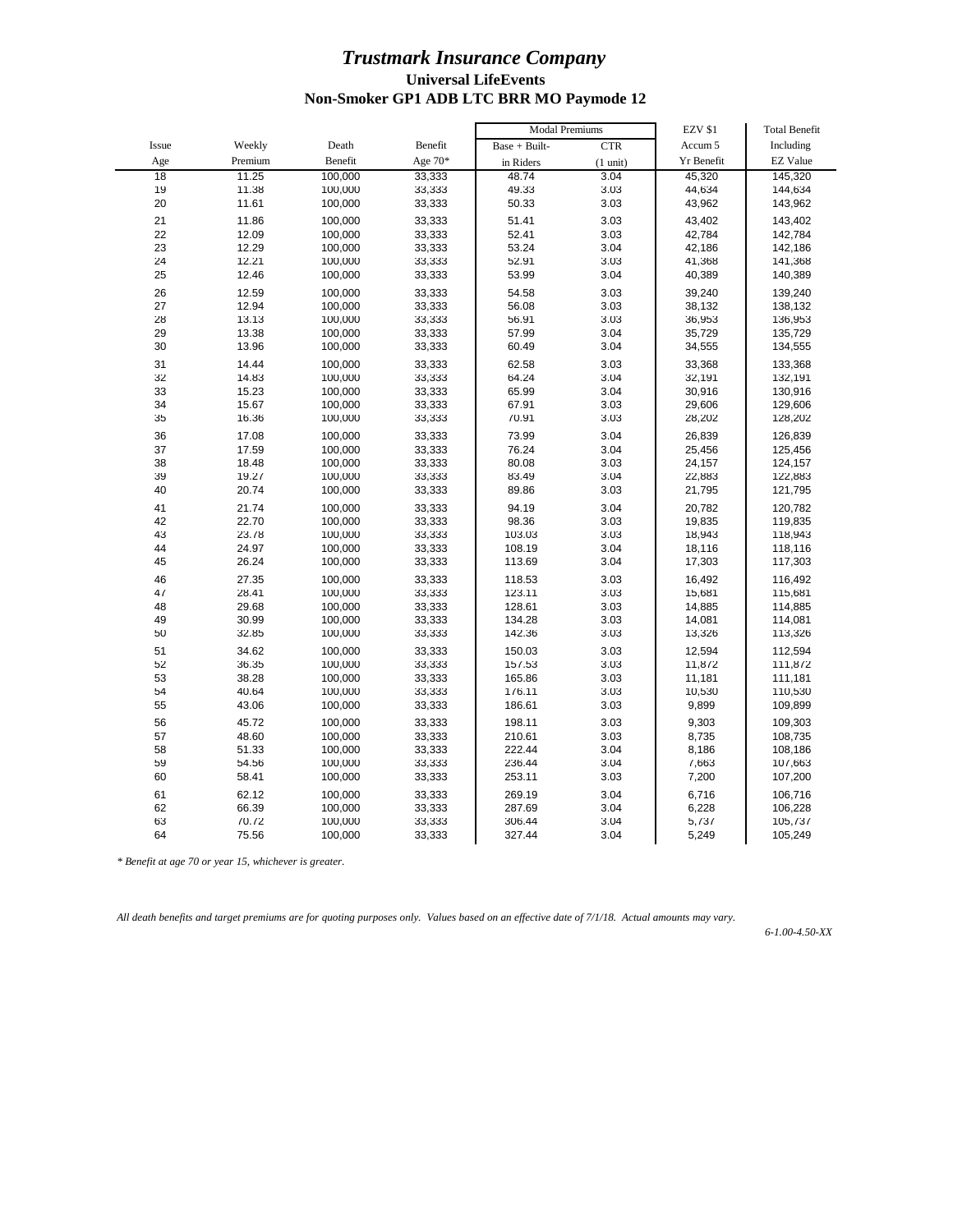|       |         |         |           | <b>Modal Premiums</b> |                    | <b>EZV \$1</b> | <b>Total Benefit</b> |
|-------|---------|---------|-----------|-----------------------|--------------------|----------------|----------------------|
| Issue | Weekly  | Death   | Benefit   | Base + Built-         | <b>CTR</b>         | Accum 5        | Including            |
| Age   | Premium | Benefit | Age $70*$ | in Riders             | $(1 \text{ unit})$ | Yr Benefit     | <b>EZ Value</b>      |
| 18    | 16.47   | 150,000 | 50,000    | 71.37                 | 3.03               | 45,320         | 195,320              |
| 19    | 16.67   | 150,000 | 50,000    | 72.24                 | 3.04               | 44,634         | 194,634              |
| 20    | 17.02   | 150,000 | 50,000    | 73.74                 | 3.04               | 43,962         | 193,962              |
| 21    | 17.39   | 150,000 | 50,000    | 75.37                 | 3.03               | 43,402         | 193,402              |
| 22    | 17.74   | 150,000 | 50,000    | 76.87                 | 3.03               | 42,784         | 192,784              |
| 23    | 18.03   | 150,000 | 50,000    | 78.12                 | 3.03               | 42,186         | 192,186              |
| 24    | 17.91   | 150,000 | 50,000    | 77.62                 | 3.03               | 41,368         | 191,368              |
| 25    | 18.29   | 150,000 | 50,000    | 79.24                 | 3.04               | 40,389         | 190,389              |
| 26    | 18.49   | 150,000 | 50,000    | 80.12                 | 3.03               | 39,240         | 189,240              |
| 27    | 19.01   | 150,000 | 50,000    | 82.37                 | 3.03               | 38,132         | 188,132              |
| 28    | 19.30   | 150,000 | 50,000    | 83.62                 | 3.03               | 36,953         | 186,953              |
| 29    | 19.67   | 150,000 | 50,000    | 85.24                 | 3.04               | 35,729         | 185,729              |
| 30    | 20.54   | 150,000 | 50,000    | 88.99                 | 3.04               | 34,555         | 184,555              |
| 31    | 21.26   | 150,000 | 50,000    | 92.12                 | 3.03               | 33,368         | 183,368              |
| 32    | 21.83   | 150,000 | 50,000    | 94.62                 | 3.03               | 32,191         | 182,191              |
| 33    | 22.44   | 150,000 | 50,000    | 97.24                 | 3.04               | 30,916         | 180,916              |
| 34    | 23.10   | 150,000 | 50,000    | 100.12                | 3.03               | 29,606         | 179,606              |
| 35    | 24.14   | 150,000 | 50,000    | 104.62                | 3.03               | 28,202         | 178,202              |
| 36    | 25.21   | 150,000 | 50,000    | 109.24                | 3.04               | 26,839         | 176,839              |
| 37    | 25.99   | 150,000 | 50,000    | 112.62                | 3.03               | 25,456         | 175,456              |
| 38    | 27.32   | 150,000 | 50,000    | 118.37                | 3.03               | 24,157         | 174,157              |
| 39    | 28.50   | 150,000 | 50,000    | 123.49                | 3.04               | 22,883         | 172,883              |
| 40    | 30.69   | 150,000 | 50,000    | 132.98                | 3.04               | 21,795         | 171,795              |
| 41    | 32.19   | 150,000 | 50,000    | 139.48                | 3.04               | 20,782         | 170,782              |
| 42    | 33.63   | 150,000 | 50,000    | 145.73                | 3.04               | 19,835         | 169,835              |
| 43    | 35.25   | 150,000 | 50,000    | 152.73                | 3.04               | 18,943         | 168,943              |
| 44    | 37.03   | 150,000 | 50,000    | 160.48                | 3.04               | 18,116         | 168,116              |
| 45    | 38.94   | 150,000 | 50,000    | 168.73                | 3.04               | 17,303         | 167,303              |
| 46    | 40.61   | 150,000 | 50,000    | 175.98                | 3.04               | 16,492         | 166,492              |
| 47    | 42.20   | 150,000 | 50,000    | 182.86                | 3.03               | 15,681         | 165,681              |
| 48    | 44.10   | 150,000 | 50,000    | 191.11                | 3.03               | 14,885         | 164,885              |
| 49    | 46.06   | 150,000 | 50,000    | 199.61                | 3.03               | 14,081         | 164,081              |
| 50    | 48.86   | 150,000 | 50,000    | 211.73                | 3.04               | 13,326         | 163,326              |
| 51    | 51.52   | 150,000 | 50,000    | 223.23                | 3.04               | 12,594         | 162,594              |
| 52    | 54.11   | 150,000 | 50,000    | 234.48                | 3.04               | 11,872         | 161,872              |
| 53    | 57.00   | 150,000 | 50,000    | 246.98                | 3.04               | 11,181         | 161,181              |
| 54    | 60.54   | 150,000 | 50,000    | 262.36                | 3.03               | 10,530         | 160,530              |
| 55    | 64.18   | 150,000 | 50,000    | 278.11                | 3.03               | 9,899          | 159,899              |
| 56    | 68.16   | 150,000 | 50,000    | 295.36                | 3.03               | 9,303          | 159,303              |
| 57    | 72.49   | 150,000 | 50,000    | 314.11                | 3.03               | 8,735          | 158,735              |
| 58    | 76.58   | 150,000 | 50,000    | 331.86                | 3.03               | 8,186          | 158,186              |
| 59    | 81.43   | 150,000 | 50,000    | 352.86                | 3.03               | 7,663          | 157,663              |
| 60    | 87.20   | 150,000 | 50,000    | 377.86                | 3.03               | 7,200          | 157,200              |
| 61    | 92.77   | 150,000 | 50,000    | 401.98                | 3.04               | 6,716          | 156,716              |
| 62    | 99.17   | 150,000 | 50,000    | 429.73                | 3.04               | 6,228          | 156,228              |
| 63    | 105.66  | 150,000 | 50,000    | 457.86                | 3.03               | 5,737          | 155,737              |
| 64    | 112.93  | 150,000 | 50,000    | 489.36                | 3.03               | 5,249          | 155,249              |
|       |         |         |           |                       |                    |                |                      |

*\* Benefit at age 70 or year 15, whichever is greater.*

*All death benefits and target premiums are for quoting purposes only. Values based on an effective date of 7/1/18. Actual amounts may vary.*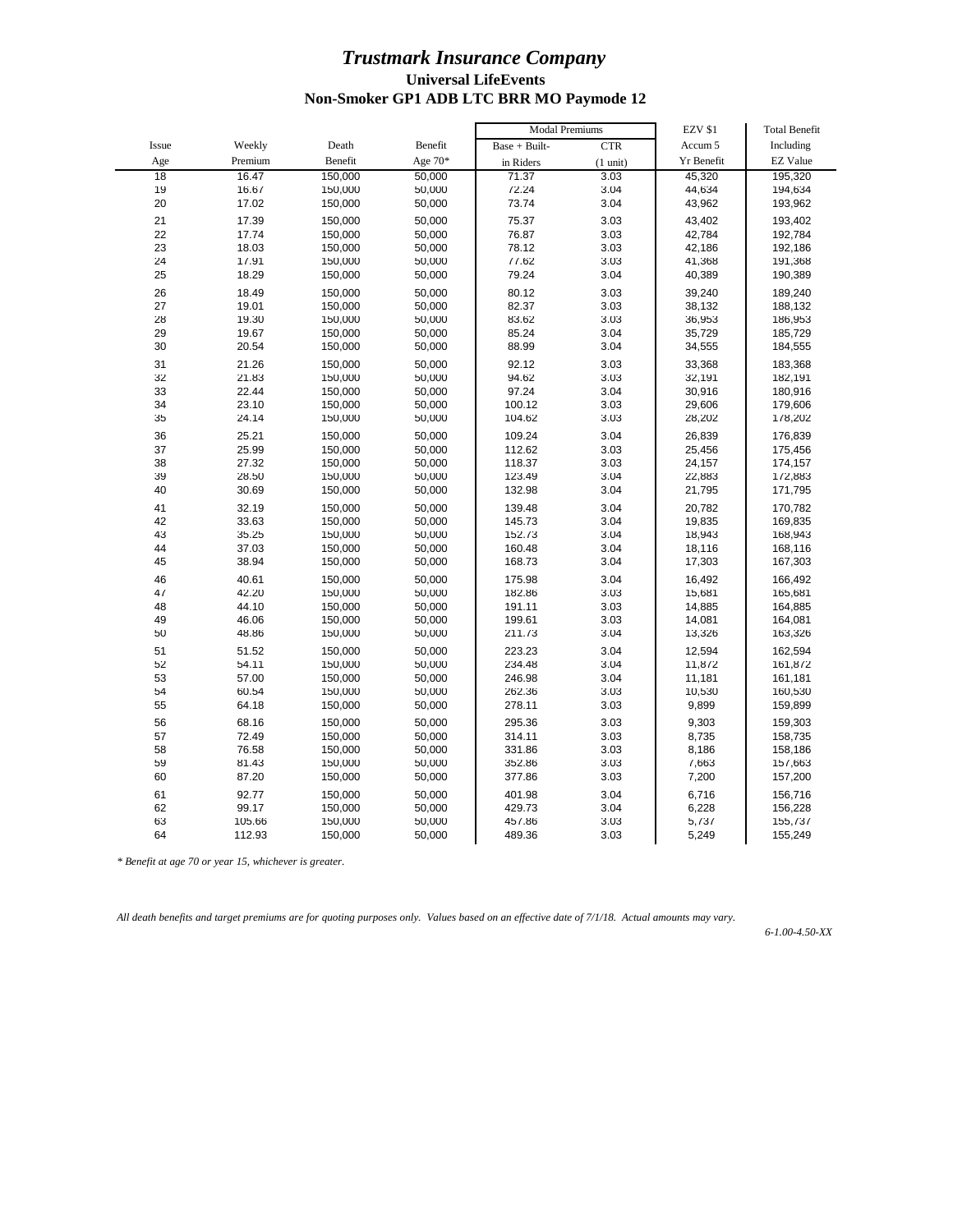|       |         |         |           | <b>Modal Premiums</b> |                    | <b>EZV \$1</b> | <b>Total Benefit</b> |
|-------|---------|---------|-----------|-----------------------|--------------------|----------------|----------------------|
| Issue | Weekly  | Death   | Benefit   | Base + Built-         | <b>CTR</b>         | Accum 5        | Including            |
| Age   | Premium | Benefit | Age $70*$ | in Riders             | $(1 \text{ unit})$ | Yr Benefit     | <b>EZ Value</b>      |
| 18    | 3.00    | 15,629  | 5,210     | 13.00                 | 3.03               | 34,655         | 50,284               |
| 19    | 3.00    | 15,481  | 5,160     | 13.00                 | 3.03               | 34,156         | 49,637               |
| 20    | 3.00    | 15,565  | 5,188     | 13.00                 | 3.03               | 33,530         | 49,095               |
| 21    | 3.00    | 15,294  | 5,098     | 13.00                 | 3.03               | 32,893         | 48,187               |
| 22    | 3.00    | 14,993  | 4,998     | 13.00                 | 3.03               | 32,207         | 47,200               |
| 23    | 3.00    | 14,703  | 4,901     | 13.00                 | 3.03               | 31,531         | 46,234               |
| 24    | 3.00    | 14,388  | 4,796     | 13.00                 | 3.03               | 30,870         | 45,258               |
| 25    | 3.00    | 14,191  | 4,730     | 13.00                 | 3.03               | 30,048         | 44,239               |
| 26    | 3.00    | 13,897  | 4,632     | 13.00                 | 3.03               | 29,131         | 43,028               |
| 27    | 3.00    | 13,486  | 4,495     | 13.00                 | 3.03               | 28,226         | 41,712               |
| 28    | 3.00    | 13,221  | 4,407     | 13.00                 | 3.03               | 27,294         | 40,515               |
| 29    | 3.00    | 12,936  | 4,312     | 13.00                 | 3.03               | 26,308         | 39,244               |
| 30    | 3.00    | 12,388  | 4,129     | 13.00                 | 3.03               | 25,376         | 37,764               |
| 31    | 3.00    | 11,885  | 3,962     | 13.00                 | 3.03               | 24,438         | 36,323               |
| 32    | 3.00    | 11,501  | 3,834     | 13.00                 | 3.03               | 23,424         | 34,925               |
| 33    | 3.00    | 11,175  | 3,725     | 13.00                 | 3.03               | 22,331         | 33,506               |
| 34    | 3.00    | 10,774  | 3,591     | 13.00                 | 3.03               | 21,284         | 32,058               |
| 35    | 3.00    | 10,344  | 3,448     | 13.00                 | 3.03               | 20,124         | 30,468               |
| 36    | 3.00    | 9,827   | 3,276     | 13.00                 | 3.03               | 18,991         | 28,818               |
| 37    | 3.00    | 9,276   | 3,092     | 13.00                 | 3.03               | 17,903         | 27,179               |
| 38    | 3.00    | 8,776   | 2,925     | 13.00                 | 3.03               | 16,866         | 25,642               |
| 39    | 3.00    | 8,477   | 2,826     | 13.00                 | 3.03               | 15,809         | 24,286               |
| 40    | 3.00    | 7,702   | 2,567     | 13.00                 | 3.03               | 14,911         | 22,613               |
| 41    | 3.00    | 7,251   | 2,417     | 13.00                 | 3.03               | 14,077         | 21,328               |
| 42    | 3.00    | 6,805   | 2,268     | 13.00                 | 3.03               | 13,316         | 20,121               |
| 43    | 3.00    | 6,421   | 2,140     | 13.00                 | 3.03               | 12,623         | 19,044               |
| 44    | 3.00    | 6,081   | 2,027     | 13.00                 | 3.03               | 11,952         | 18,033               |
| 45    | 3.00    | 5,755   | 1,918     | 13.00                 | 3.03               | 11,272         | 17,027               |
| 46    | 3.00    | 5,444   | 1,815     | 13.00                 | 3.03               | 10,599         | 16,043               |
| 47    | 3.00    | 5,155   | 1,718     | 13.00                 | 3.03               | 9,928          | 15,083               |
| 48    | 3.04    | 5,000   | 1,667     | 13.16                 | 3.03               | 9,260          | 14,260               |
| 49    | 3.18    | 5,000   | 1,667     | 13.76                 | 3.03               | 8,609          | 13,609               |
| 50    | 3.36    | 5,000   | 1,667     | 14.58                 | 3.03               | 8,036          | 13,036               |
| 51    | 3.55    | 5,000   | 1,667     | 15.39                 | 3.03               | 7,507          | 12,507               |
| 52    | 3.76    | 5,000   | 1,667     | 16.29                 | 3.04               | 7,026          | 12,026               |
| 53    | 3.95    | 5,000   | 1,667     | 17.13                 | 3.04               | 6,576          | 11,576               |
| 54    | 4.20    | 5,000   | 1,667     | 18.21                 | 3.03               | 6,172          | 11,172               |
| 55    | 4.40    | 5,000   | 1,667     | 19.05                 | 3.03               | 5,781          | 10,781               |
| 56    | 4.65    | 5,000   | 1,667     | 20.15                 | 3.03               | 5,418          | 10,418               |
| 57    | 4.91    | 5,000   | 1,667     | 21.26                 | 3.04               | 5,074          | 10,074               |
| 58    | 5.17    | 5,000   | 1,667     | 22.42                 | 3.03               | 4,749          | 9,749                |
| 59    | 5.46    | 5,000   | 1,667     | 23.68                 | 3.03               | 4,445          | 9,445                |
| 60    | 5.77    | 5,000   | 1,667     | 25.02                 | 3.04               | 4,173          | 9,173                |
| 61    | 6.11    | 5,000   | 1,667     | 26.49                 | 3.04               | 3,904          | 8,904                |
| 62    | 6.50    | 5,000   | 1,667     | 28.16                 | 3.03               | 3,667          | 8,667                |
| 63    | 6.88    | 5,000   | 1,667     | 29.80                 | 3.03               | 3,437          | 8,437                |
| 64    | 7.27    | 5,000   | 1,667     | 31.52                 | 3.03               | 3,211          | 8,211                |
|       |         |         |           |                       |                    |                |                      |

*\* Benefit at age 70 or year 15, whichever is greater.*

*All death benefits and target premiums are for quoting purposes only. Values based on an effective date of 7/1/18. Actual amounts may vary.*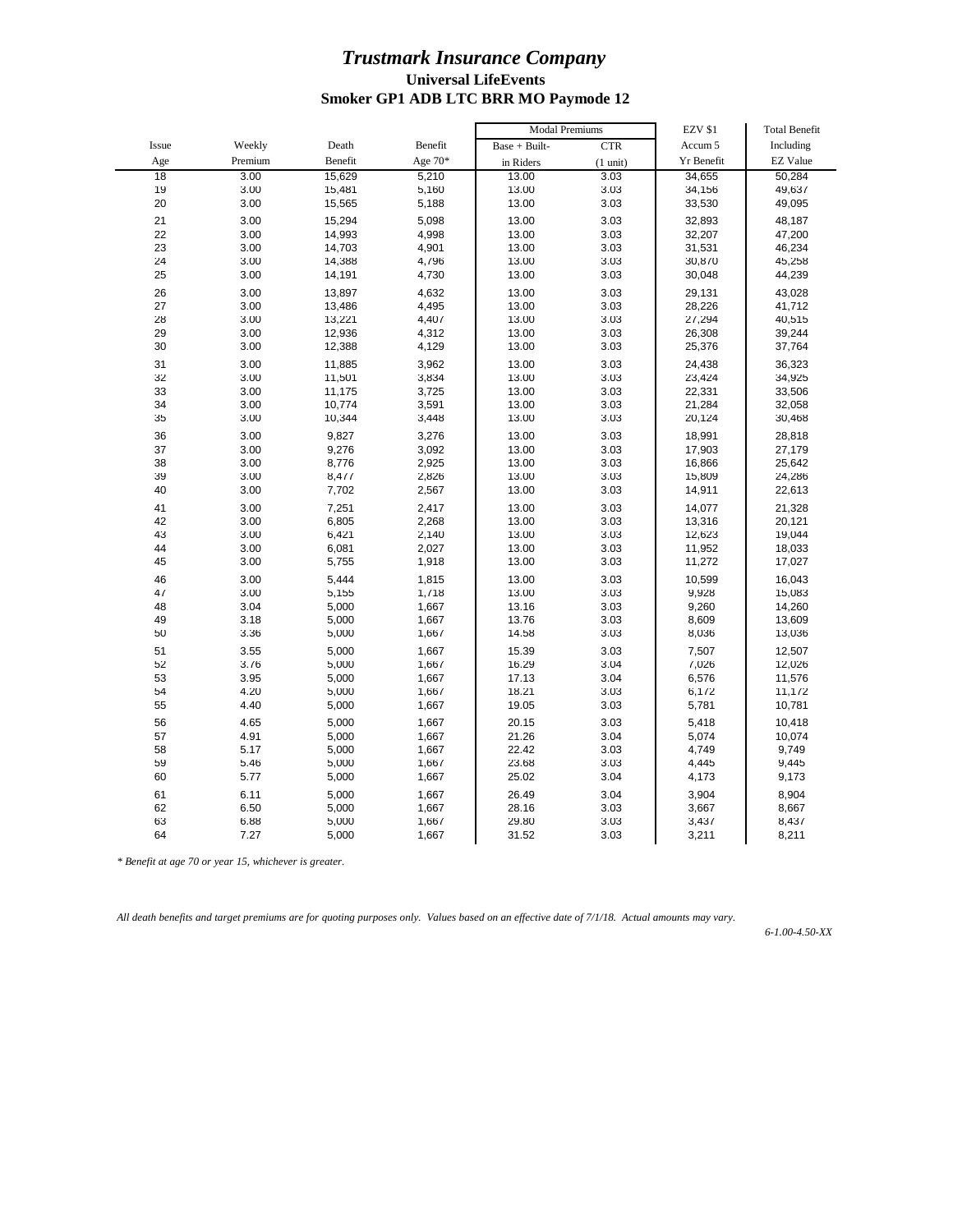|       |         |         |           | <b>Modal Premiums</b> |                    | <b>EZV \$1</b> | <b>Total Benefit</b> |
|-------|---------|---------|-----------|-----------------------|--------------------|----------------|----------------------|
| Issue | Weekly  | Death   | Benefit   | Base + Built-         | <b>CTR</b>         | Accum 5        | Including            |
| Age   | Premium | Benefit | Age $70*$ | in Riders             | $(1 \text{ unit})$ | Yr Benefit     | <b>EZ Value</b>      |
| 18    | 6.00    | 36,999  | 12,333    | 26.00                 | 3.03               | 34,655         | 71,654               |
| 19    | 6.00    | 36,648  | 12,216    | 26.00                 | 3.03               | 34,156         | 70,804               |
| 20    | 6.00    | 36,848  | 12,283    | 26.00                 | 3.03               | 33,530         | 70,378               |
| 21    | 6.00    | 36,206  | 12,069    | 26.00                 | 3.03               | 32,893         | 69,099               |
| 22    | 6.00    | 35,492  | 11,831    | 26.00                 | 3.03               | 32,207         | 67,699               |
| 23    | 6.00    | 34,806  | 11,602    | 26.00                 | 3.03               | 31,531         | 66,337               |
| 24    | 6.00    | 34,060  | 11,353    | 26.00                 | 3.03               | 30,870         | 64,930               |
| 25    | 6.00    | 33,594  | 11,198    | 26.00                 | 3.03               | 30,048         | 63,642               |
| 26    | 6.00    | 32,898  | 10,966    | 26.00                 | 3.03               | 29,131         | 62,029               |
| 27    | 6.00    | 31,926  | 10,642    | 26.00                 | 3.03               | 28,226         | 60,152               |
| 28    | 6.00    | 31,297  | 10,432    | 26.00                 | 3.03               | 27,294         | 58,591               |
| 29    | 6.00    | 30,623  | 10,208    | 26.00                 | 3.03               | 26,308         | 56,931               |
| 30    | 6.00    | 29,326  | 9,775     | 26.00                 | 3.03               | 25,376         | 54,702               |
| 31    | 6.00    | 28,135  | 9,378     | 26.00                 | 3.03               | 24,438         | 52,573               |
| 32    | 6.00    | 27,227  | 9,076     | 26.00                 | 3.03               | 23,424         | 50,651               |
| 33    | 6.00    | 26,454  | 8,818     | 26.00                 | 3.03               | 22,331         | 48,785               |
| 34    | 6.00    | 25,505  | 8,502     | 26.00                 | 3.03               | 21,284         | 46,789               |
| 35    | 6.00    | 24,487  | 8,162     | 26.00                 | 3.03               | 20,124         | 44,611               |
| 36    | 6.00    | 23,264  | 7,755     | 26.00                 | 3.03               | 18,991         | 42,255               |
| 37    | 6.00    | 21,959  | 7,320     | 26.00                 | 3.03               | 17,903         | 39,862               |
| 38    | 6.00    | 20,776  | 6,925     | 26.00                 | 3.03               | 16,866         | 37,642               |
| 39    | 6.00    | 20,066  | 6,689     | 26.00                 | 3.03               | 15,809         | 35,875               |
| 40    | 6.00    | 18,366  | 6,122     | 26.00                 | 3.03               | 14,911         | 33,277               |
| 41    | 6.00    | 17,290  | 5,763     | 26.00                 | 3.03               | 14,077         | 31,367               |
| 42    | 6.00    | 16,225  | 5,408     | 26.00                 | 3.03               | 13,316         | 29,541               |
| 43    | 6.00    | 15,310  | 5,103     | 26.00                 | 3.03               | 12,623         | 27,933               |
| 44    | 6.00    | 14,500  | 4,833     | 26.00                 | 3.03               | 11,952         | 26,452               |
| 45    | 6.00    | 13,723  | 4,574     | 26.00                 | 3.03               | 11,272         | 24,995               |
| 46    | 6.00    | 12,980  | 4,327     | 26.00                 | 3.03               | 10,599         | 23,579               |
| 47    | 6.00    | 12,291  | 4,097     | 26.00                 | 3.03               | 9,928          | 22,219               |
| 48    | 6.00    | 11,728  | 3,909     | 26.00                 | 3.03               | 9,260          | 20,988               |
| 49    | 6.00    | 11,030  | 3,677     | 26.00                 | 3.03               | 8,609          | 19,639               |
| 50    | 6.00    | 10,208  | 3,403     | 26.00                 | 3.03               | 8,036          | 18,244               |
| 51    | 6.00    | 9,504   | 3,168     | 26.00                 | 3.03               | 7,507          | 17,011               |
| 52    | 6.00    | 8,827   | 2,942     | 26.00                 | 3.03               | 7,026          | 15,853               |
| 53    | 6.00    | 8,277   | 2,759     | 26.00                 | 3.03               | 6,576          | 14,853               |
| 54    | 6.00    | 7,668   | 2,556     | 26.00                 | 3.03               | 6,172          | 13,840               |
| 55    | 6.00    | 7,250   | 2,417     | 26.00                 | 3.03               | 5,781          | 13,031               |
| 56    | 6.00    | 6,770   | 2,257     | 26.00                 | 3.03               | 5,418          | 12,188               |
| 57    | 6.00    | 6,341   | 2,114     | 26.00                 | 3.03               | 5,074          | 11,415               |
| 58    | 6.00    | 5,952   | 1,984     | 26.00                 | 3.03               | 4,749          | 10,701               |
| 59    | 6.00    | 5,578   | 1,859     | 26.00                 | 3.03               | 4,445          | 10,023               |
| 60    | 6.00    | 5,228   | 1,743     | 26.00                 | 3.03               | 4,173          | 9,401                |
| 61    | 6.11    | 5,000   | 1,667     | 26.49                 | 3.04               | 3,904          | 8,904                |
| 62    | 6.50    | 5,000   | 1,667     | 28.16                 | 3.03               | 3,667          | 8,667                |
| 63    | 6.88    | 5,000   | 1,667     | 29.80                 | 3.03               | 3,437          | 8,437                |
| 64    | 7.27    | 5,000   | 1,667     | 31.52                 | 3.03               | 3,211          | 8,211                |
|       |         |         |           |                       |                    |                |                      |

*\* Benefit at age 70 or year 15, whichever is greater.*

*All death benefits and target premiums are for quoting purposes only. Values based on an effective date of 7/1/18. Actual amounts may vary.*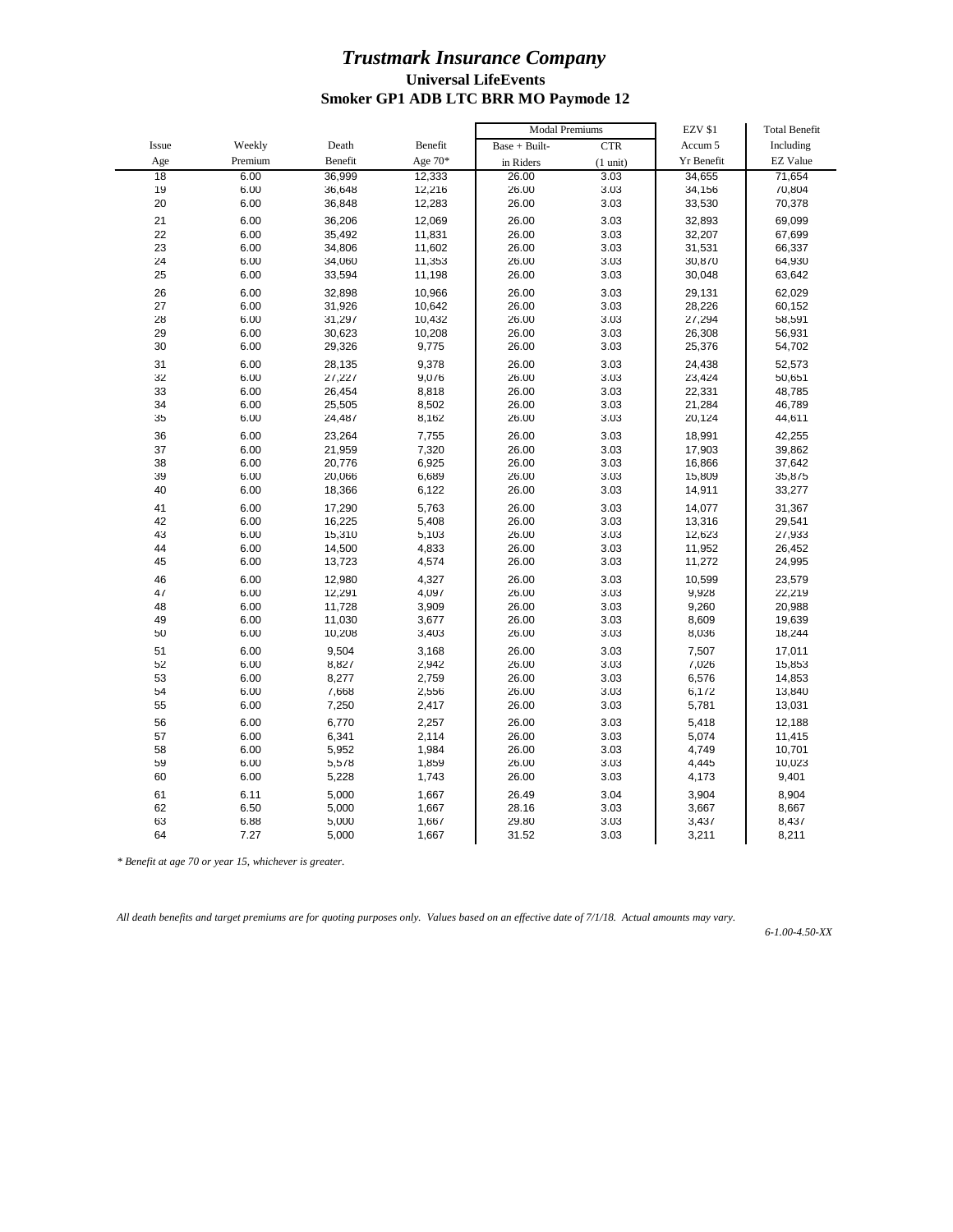|       |         |         |           | <b>Modal Premiums</b> |                    | <b>EZV \$1</b> | <b>Total Benefit</b> |
|-------|---------|---------|-----------|-----------------------|--------------------|----------------|----------------------|
| Issue | Weekly  | Death   | Benefit   | Base + Built-         | <b>CTR</b>         | Accum 5        | Including            |
| Age   | Premium | Benefit | Age $70*$ | in Riders             | $(1 \text{ unit})$ | Yr Benefit     | <b>EZ Value</b>      |
| 18    | 8.00    | 51,246  | 17,082    | 34.67                 | 3.03               | 34,655         | 85,901               |
| 19    | 8.00    | 50,759  | 16,920    | 34.67                 | 3.03               | 34,156         | 84,915               |
| 20    | 8.00    | 51,036  | 17,012    | 34.67                 | 3.03               | 33,530         | 84,566               |
| 21    | 8.00    | 50.147  | 16,716    | 34.67                 | 3.03               | 32,893         | 83.040               |
| 22    | 8.00    | 49,158  | 16,386    | 34.67                 | 3.03               | 32,207         | 81,365               |
| 23    | 8.00    | 48,208  | 16,069    | 34.67                 | 3.03               | 31,531         | 79,739               |
| 24    | 8.00    | 47,174  | 15,725    | 34.67                 | 3.03               | 30,870         | 78,044               |
| 25    | 8.00    | 46,529  | 15,510    | 34.67                 | 3.03               | 30,048         | 76,577               |
| 26    | 8.00    | 45,566  | 15,189    | 34.67                 | 3.03               | 29,131         | 74,697               |
| 27    | 8.00    | 44,219  | 14,740    | 34.67                 | 3.03               | 28,226         | 72,445               |
| 28    | 8.00    | 43,348  | 14,449    | 34.67                 | 3.03               | 27,294         | 70,642               |
| 29    | 8.00    | 42,414  | 14,138    | 34.67                 | 3.03               | 26,308         | 68,722               |
| 30    | 8.00    | 40,618  | 13,539    | 34.67                 | 3.03               | 25,376         | 65,994               |
| 31    | 8.00    | 38,968  | 12,989    | 34.67                 | 3.03               | 24,438         | 63,406               |
| 32    | 8.00    | 37,711  | 12,570    | 34.67                 | 3.03               | 23,424         | 61,135               |
| 33    | 8.00    | 36,640  | 12,213    | 34.67                 | 3.03               | 22,331         | 58,971               |
| 34    | 8.00    | 35,325  | 11,775    | 34.67                 | 3.03               | 21,284         | 56,609               |
| 35    | 8.00    | 33,916  | 11,305    | 34.67                 | 3.03               | 20,124         | 54,040               |
| 36    | 8.00    | 32,222  | 10,741    | 34.67                 | 3.03               | 18,991         | 51,213               |
| 37    | 8.00    | 30,414  | 10,138    | 34.67                 | 3.03               | 17,903         | 48,317               |
| 38    | 8.00    | 28,776  | 9,592     | 34.67                 | 3.03               | 16,866         | 45,642               |
| 39    | 8.00    | 27,793  | 9,264     | 34.67                 | 3.03               | 15,809         | 43,602               |
| 40    | 8.00    | 25,474  | 8,491     | 34.67                 | 3.03               | 14,911         | 40,385               |
| 41    | 8.00    | 23,982  | 7,994     | 34.67                 | 3.03               | 14,077         | 38,059               |
| 42    | 8.00    | 22,505  | 7,502     | 34.67                 | 3.03               | 13,316         | 35,821               |
| 43    | 8.00    | 21,236  | 7,079     | 34.67                 | 3.03               | 12,623         | 33,859               |
| 44    | 8.00    | 20,113  | 6,704     | 34.67                 | 3.03               | 11,952         | 32,065               |
| 45    | 8.00    | 19,034  | 6,345     | 34.67                 | 3.03               | 11,272         | 30,306               |
| 46    | 8.00    | 18,004  | 6,001     | 34.67                 | 3.03               | 10,599         | 28,603               |
| 47    | 8.00    | 17,049  | 5,683     | 34.67                 | 3.03               | 9,928          | 26,977               |
| 48    | 8.00    | 16,267  | 5,422     | 34.67                 | 3.03               | 9,260          | 25,527               |
| 49    | 8.00    | 15,299  | 5,100     | 34.67                 | 3.03               | 8,609          | 23,908               |
| 50    | 8.00    | 14,160  | 4,720     | 34.67                 | 3.03               | 8,036          | 22,196               |
| 51    | 8.00    | 13,183  | 4,394     | 34.67                 | 3.03               | 7,507          | 20,690               |
| 52    | 8.00    | 12,243  | 4,081     | 34.67                 | 3.03               | 7,026          | 19,269               |
| 53    | 8.00    | 11,481  | 3,827     | 34.67                 | 3.03               | 6,576          | 18,057               |
| 54    | 8.00    | 10,636  | 3,545     | 34.67                 | 3.03               | 6,172          | 16,808               |
| 55    | 8.00    | 10,056  | 3,352     | 34.67                 | 3.03               | 5,781          | 15,837               |
| 56    | 8.00    | 9,390   | 3,130     | 34.67                 | 3.03               | 5,418          | 14,808               |
| 57    | 8.00    | 8,796   | 2,932     | 34.67                 | 3.03               | 5,074          | 13,870               |
| 58    | 8.00    | 8,256   | 2,752     | 34.67                 | 3.03               | 4,749          | 13,005               |
| 59    | 8.00    | 7,737   | 2,579     | 34.67                 | 3.03               | 4,445          | 12,182               |
| 60    | 8.00    | 7,252   | 2,417     | 34.67                 | 3.03               | 4,173          | 11,425               |
| 61    | 8.00    | 6,786   | 2,262     | 34.67                 | 3.03               | 3,904          | 10,690               |
| 62    | 8.00    | 6,326   | 2,109     | 34.67                 | 3.03               | 3,667          | 9,993                |
| 63    | 8.00    | 5,929   | 1,976     | 34.67                 | 3.03               | 3,437          | 9,366                |
| 64    | 8.00    | 5,564   | 1,855     | 34.67                 | 3.03               | 3,211          | 8,775                |
|       |         |         |           |                       |                    |                |                      |

*\* Benefit at age 70 or year 15, whichever is greater.*

*All death benefits and target premiums are for quoting purposes only. Values based on an effective date of 7/1/18. Actual amounts may vary.*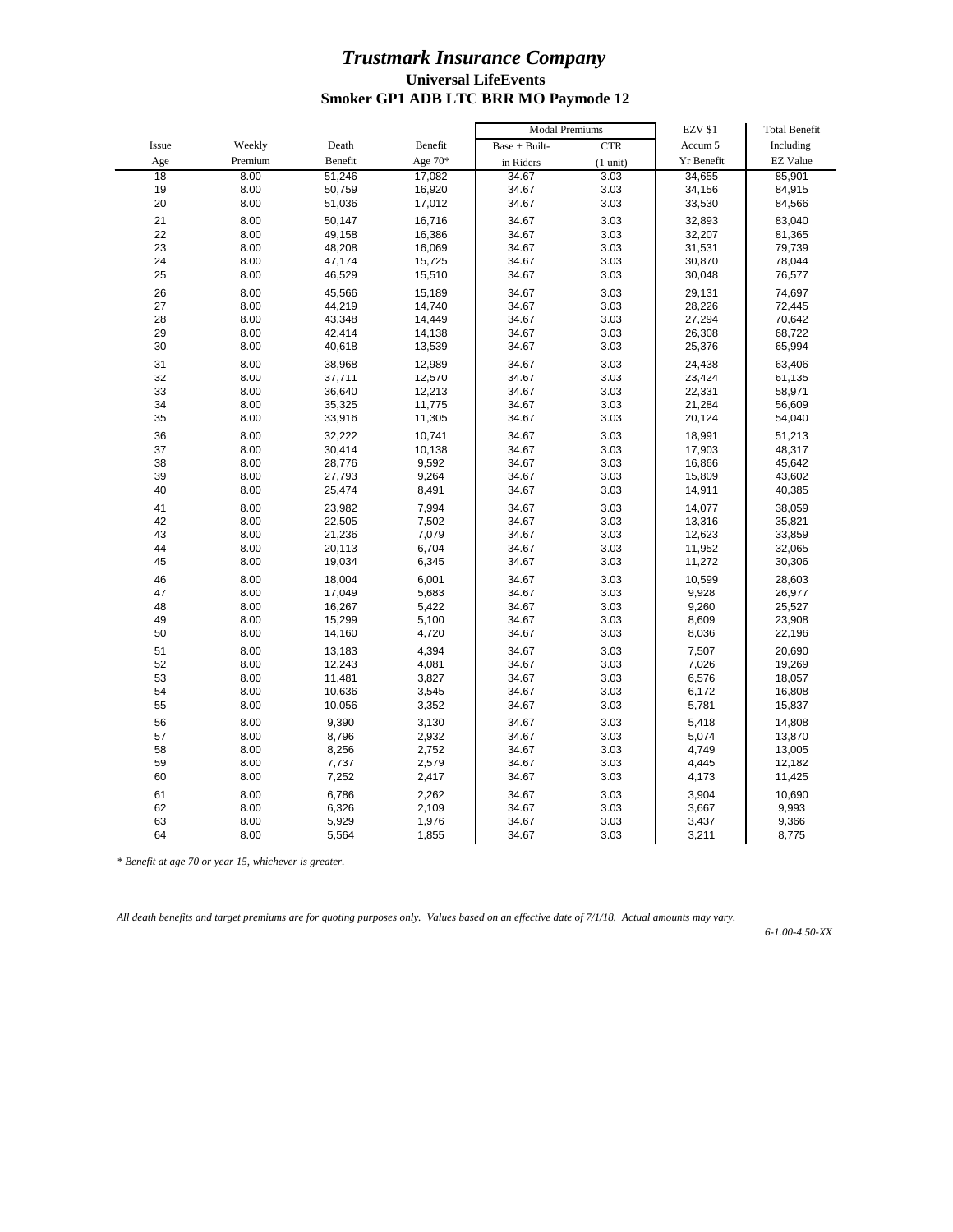|       |         |         |           | <b>Modal Premiums</b> |                    | <b>EZV \$1</b> | <b>Total Benefit</b> |
|-------|---------|---------|-----------|-----------------------|--------------------|----------------|----------------------|
| Issue | Weekly  | Death   | Benefit   | Base + Built-         | <b>CTR</b>         | Accum 5        | Including            |
| Age   | Premium | Benefit | Age $70*$ | in Riders             | $(1 \text{ unit})$ | Yr Benefit     | <b>EZ Value</b>      |
| 18    | 10.00   | 65,492  | 21,831    | 43.33                 | 3.04               | 34,655         | 100,147              |
| 19    | 10.00   | 64,870  | 21,623    | 43.33                 | 3.04               | 34,156         | 99,026               |
| 20    | 10.00   | 65,224  | 21,741    | 43.33                 | 3.04               | 33,530         | 98,754               |
| 21    | 10.00   | 64,088  | 21,363    | 43.33                 | 3.04               | 32,893         | 96,981               |
| 22    | 10.00   | 62,824  | 20,941    | 43.33                 | 3.04               | 32,207         | 95,031               |
| 23    | 10.00   | 61,610  | 20,537    | 43.33                 | 3.04               | 31,531         | 93,141               |
| 24    | 10.00   | 60,289  | 20,096    | 43.33                 | 3.04               | 30,870         | 91,159               |
| 25    | 10.00   | 59,464  | 19,821    | 43.33                 | 3.04               | 30,048         | 89,512               |
| 26    | 10.00   | 58,233  | 19,411    | 43.33                 | 3.04               | 29,131         | 87,364               |
| 27    | 10.00   | 56,512  | 18,837    | 43.33                 | 3.04               | 28,226         | 84,738               |
| 28    | 10.00   | 55,399  | 18,466    | 43.33                 | 3.04               | 27,294         | 82,693               |
| 29    | 10.00   | 54,206  | 18,069    | 43.33                 | 3.04               | 26,308         | 80,514               |
| 30    | 10.00   | 51,910  | 17,303    | 43.33                 | 3.04               | 25,376         | 77,286               |
| 31    | 10.00   | 49,801  | 16,600    | 43.33                 | 3.04               | 24,438         | 74,239               |
| 32    | 10.00   | 48,195  | 16,065    | 43.33                 | 3.04               | 23,424         | 71,619               |
| 33    | 10.00   | 46,826  | 15,609    | 43.33                 | 3.04               | 22,331         | 69,157               |
| 34    | 10.00   | 45,146  | 15,049    | 43.33                 | 3.04               | 21,284         | 66,430               |
| 35    | 10.00   | 43,345  | 14,448    | 43.33                 | 3.04               | 20,124         | 63,469               |
| 36    | 10.00   | 41,179  | 13,726    | 43.33                 | 3.04               | 18,991         | 60,170               |
| 37    | 10.00   | 38,869  | 12,956    | 43.33                 | 3.04               | 17,903         | 56,772               |
| 38    | 10.00   | 36,776  | 12,259    | 43.33                 | 3.04               | 16,866         | 53,642               |
| 39    | 10.00   | 35,520  | 11,840    | 43.33                 | 3.04               | 15,809         | 51,329               |
| 40    | 10.00   | 32,583  | 10,861    | 43.33                 | 3.04               | 14,911         | 47,494               |
| 41    | 10.00   | 30,675  | 10,225    | 43.33                 | 3.04               | 14,077         | 44,752               |
| 42    | 10.00   | 28,785  | 9,595     | 43.33                 | 3.04               | 13,316         | 42,101               |
| 43    | 10.00   | 27,162  | 9,054     | 43.33                 | 3.04               | 12,623         | 39,785               |
| 44    | 10.00   | 25,725  | 8,575     | 43.33                 | 3.04               | 11,952         | 37,677               |
| 45    | 10.00   | 24,346  | 8,115     | 43.33                 | 3.04               | 11,272         | 35,618               |
| 46    | 10.00   | 23,028  | 7,676     | 43.33                 | 3.04               | 10,599         | 33,627               |
| 47    | 10.00   | 21,806  | 7,269     | 43.33                 | 3.04               | 9,928          | 31,734               |
| 48    | 10.00   | 20,807  | 6,936     | 43.33                 | 3.04               | 9,260          | 30,067               |
| 49    | 10.00   | 19,568  | 6,523     | 43.33                 | 3.04               | 8,609          | 28,177               |
| 50    | 10.00   | 18,111  | 6,037     | 43.33                 | 3.04               | 8,036          | 26,147               |
| 51    | 10.00   | 16,862  | 5,621     | 43.33                 | 3.04               | 7,507          | 24,369               |
| 52    | 10.00   | 15,660  | 5,220     | 43.33                 | 3.04               | 7,026          | 22,686               |
| 53    | 10.00   | 14,685  | 4,895     | 43.33                 | 3.03               | 6,576          | 21,261               |
| 54    | 10.00   | 13,604  | 4,535     | 43.33                 | 3.04               | 6,172          | 19,776               |
| 55    | 10.00   | 12,863  | 4,288     | 43.33                 | 3.04               | 5,781          | 18,644               |
| 56    | 10.00   | 12,010  | 4,003     | 43.33                 | 3.04               | 5,418          | 17,428               |
| 57    | 10.00   | 11,251  | 3,750     | 43.33                 | 3.04               | 5,074          | 16,325               |
| 58    | 10.00   | 10,560  | 3,520     | 43.33                 | 3.04               | 4,749          | 15,309               |
| 59    | 10.00   | 9,896   | 3,299     | 43.33                 | 3.04               | 4,445          | 14,341               |
| 60    | 10.00   | 9,276   | 3,092     | 43.33                 | 3.04               | 4,173          | 13,449               |
| 61    | 10.00   | 8,680   | 2,893     | 43.33                 | 3.04               | 3,904          | 12,584               |
| 62    | 10.00   | 8,092   | 2,697     | 43.33                 | 3.04               | 3,667          | 11,759               |
| 63    | 10.00   | 7,583   | 2,528     | 43.33                 | 3.04               | 3,437          | 11,020               |
| 64    | 10.00   | 7,117   | 2,372     | 43.33                 | 3.04               | 3,211          | 10,328               |

*\* Benefit at age 70 or year 15, whichever is greater.*

*All death benefits and target premiums are for quoting purposes only. Values based on an effective date of 7/1/18. Actual amounts may vary.*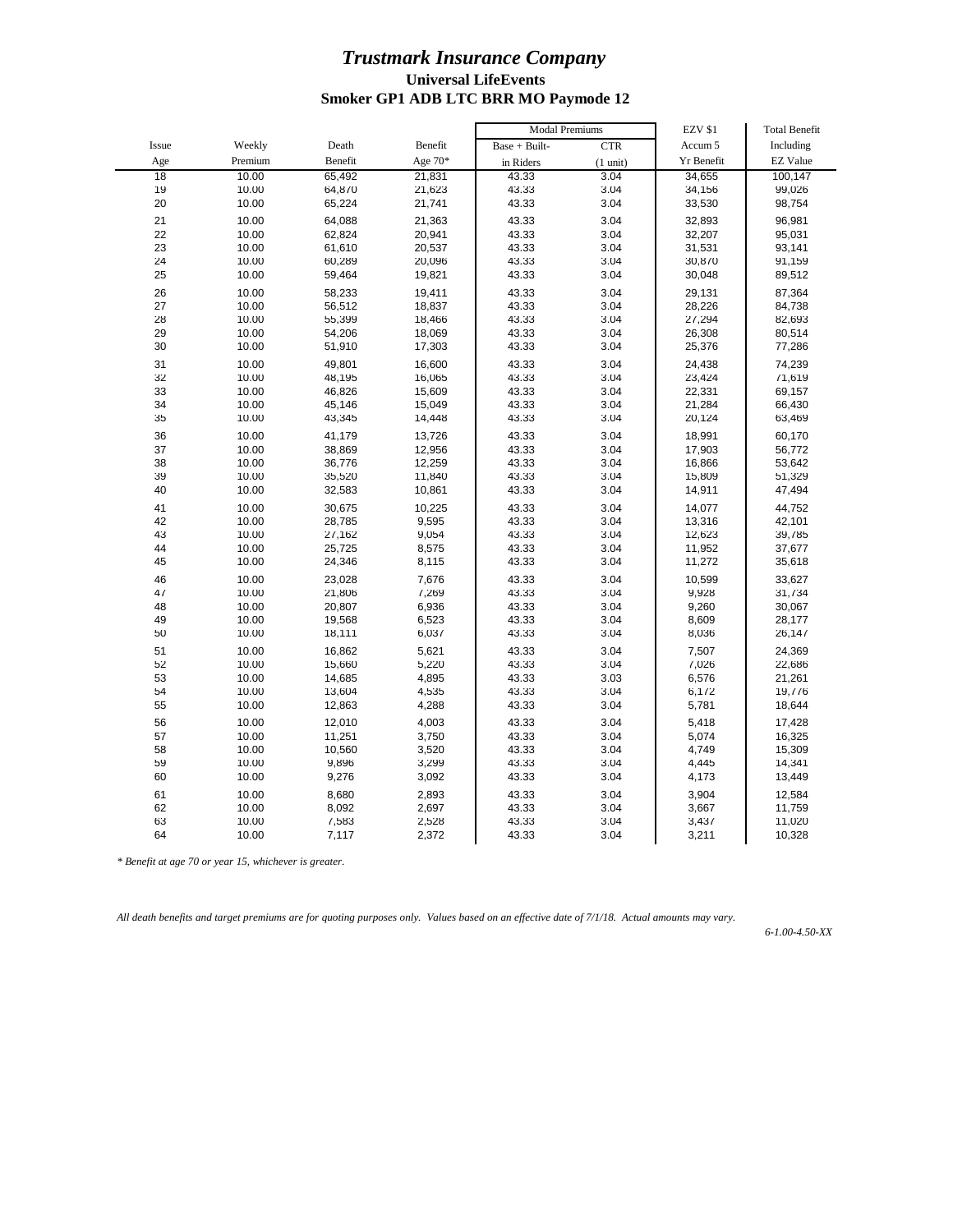|       |         |         |           | <b>Modal Premiums</b> |                    | <b>EZV \$1</b> | <b>Total Benefit</b> |
|-------|---------|---------|-----------|-----------------------|--------------------|----------------|----------------------|
| Issue | Weekly  | Death   | Benefit   | Base + Built-         | <b>CTR</b>         | Accum 5        | Including            |
| Age   | Premium | Benefit | Age $70*$ | in Riders             | $(1 \text{ unit})$ | Yr Benefit     | <b>EZ Value</b>      |
| 18    | 12.00   | 79,739  | 26,580    | 52.00                 | 3.03               | 34,655         | 114,394              |
| 19    | 12.00   | 78,982  | 26,327    | 52.00                 | 3.03               | 34,156         | 113,138              |
| 20    | 12.00   | 79,413  | 26,471    | 52.00                 | 3.03               | 33,530         | 112,943              |
| 21    | 12.00   | 78,029  | 26,010    | 52.00                 | 3.03               | 32,893         | 110,922              |
| 22    | 12.00   | 76,491  | 25,497    | 52.00                 | 3.03               | 32,207         | 108,698              |
| 23    | 12.00   | 75,012  | 25,004    | 52.00                 | 3.03               | 31,531         | 106,543              |
| 24    | 12.00   | 73,404  | 24,468    | 52.00                 | 3.03               | 30,870         | 104,274              |
| 25    | 12.00   | 72,400  | 24,133    | 52.00                 | 3.03               | 30,048         | 102,448              |
| 26    | 12.00   | 70,901  | 23,634    | 52.00                 | 3.03               | 29,131         | 100,032              |
| 27    | 12.00   | 68,805  | 22,935    | 52.00                 | 3.03               | 28,226         | 97,031               |
| 28    | 12.00   | 67,450  | 22,483    | 52.00                 | 3.03               | 27,294         | 94,744               |
| 29    | 12.00   | 65,997  | 21,999    | 52.00                 | 3.03               | 26,308         | 92,305               |
| 30    | 12.00   | 63,202  | 21,067    | 52.00                 | 3.03               | 25,376         | 88,578               |
| 31    | 12.00   | 60,635  | 20,212    | 52.00                 | 3.03               | 24,438         | 85,073               |
| 32    | 12.00   | 58,679  | 19,560    | 52.00                 | 3.03               | 23,424         | 82,103               |
| 33    | 12.00   | 57,012  | 19,004    | 52.00                 | 3.03               | 22,331         | 79,343               |
| 34    | 12.00   | 54,966  | 18,322    | 52.00                 | 3.03               | 21,284         | 76,250               |
| 35    | 12.00   | 52,774  | 17,591    | 52.00                 | 3.03               | 20,124         | 72,898               |
| 36    | 12.00   | 50,137  | 16,712    | 52.00                 | 3.03               | 18,991         | 69,128               |
| 37    | 12.00   | 47,325  | 15,775    | 52.00                 | 3.03               | 17,903         | 65,228               |
| 38    | 12.00   | 44,776  | 14,925    | 52.00                 | 3.03               | 16,866         | 61,642               |
| 39    | 12.00   | 43,246  | 14,415    | 52.00                 | 3.03               | 15,809         | 59,055               |
| 40    | 12.00   | 39,692  | 13,231    | 52.00                 | 3.04               | 14,911         | 54,603               |
| 41    | 12.00   | 37,367  | 12,456    | 52.00                 | 3.03               | 14,077         | 51,444               |
| 42    | 12.00   | 35,066  | 11,689    | 52.00                 | 3.03               | 13,316         | 48,382               |
| 43    | 12.00   | 33,088  | 11,029    | 52.00                 | 3.03               | 12,623         | 45,711               |
| 44    | 12.00   | 31,338  | 10,446    | 52.00                 | 3.03               | 11,952         | 43,290               |
| 45    | 12.00   | 29,657  | 9,886     | 52.00                 | 3.03               | 11,272         | 40,929               |
| 46    | 12.00   | 28,053  | 9,351     | 52.00                 | 3.03               | 10,599         | 38,652               |
| 47    | 12.00   | 26,564  | 8,855     | 52.00                 | 3.03               | 9,928          | 36,492               |
| 48    | 12.00   | 25,346  | 8,449     | 52.00                 | 3.03               | 9,260          | 34,606               |
| 49    | 12.00   | 23,838  | 7,946     | 52.00                 | 3.03               | 8,609          | 32,447               |
| 50    | 12.00   | 22,063  | 7,354     | 52.00                 | 3.03               | 8,036          | 30,099               |
| 51    | 12.00   | 20,541  | 6,847     | 52.00                 | 3.04               | 7,507          | 28,048               |
| 52    | 12.00   | 19,076  | 6,359     | 52.00                 | 3.03               | 7,026          | 26,102               |
| 53    | 12.00   | 17,889  | 5,963     | 52.00                 | 3.03               | 6,576          | 24,465               |
| 54    | 12.00   | 16,572  | 5,524     | 52.00                 | 3.03               | 6,172          | 22,744               |
| 55    | 12.00   | 15,669  | 5,223     | 52.00                 | 3.03               | 5,781          | 21,450               |
| 56    | 12.00   | 14,631  | 4,877     | 52.00                 | 3.03               | 5,418          | 20,049               |
| 57    | 12.00   | 13,705  | 4,568     | 52.00                 | 3.03               | 5,074          | 18,779               |
| 58    | 12.00   | 12,864  | 4,288     | 52.00                 | 3.03               | 4,749          | 17,613               |
| 59    | 12.00   | 12,055  | 4,018     | 52.00                 | 3.03               | 4,445          | 16,500               |
| 60    | 12.00   | 11,300  | 3,767     | 52.00                 | 3.04               | 4,173          | 15,473               |
| 61    | 12.00   | 10,573  | 3,524     | 52.00                 | 3.03               | 3,904          | 14,477               |
| 62    | 12.00   | 9,857   | 3,286     | 52.00                 | 3.03               | 3,667          | 13,524               |
| 63    | 12.00   | 9,238   | 3,079     | 52.00                 | 3.04               | 3,437          | 12,675               |
| 64    | 12.00   | 8,670   | 2,890     | 52.00                 | 3.04               | 3,211          | 11,881               |
|       |         |         |           |                       |                    |                |                      |

*\* Benefit at age 70 or year 15, whichever is greater.*

*All death benefits and target premiums are for quoting purposes only. Values based on an effective date of 7/1/18. Actual amounts may vary.*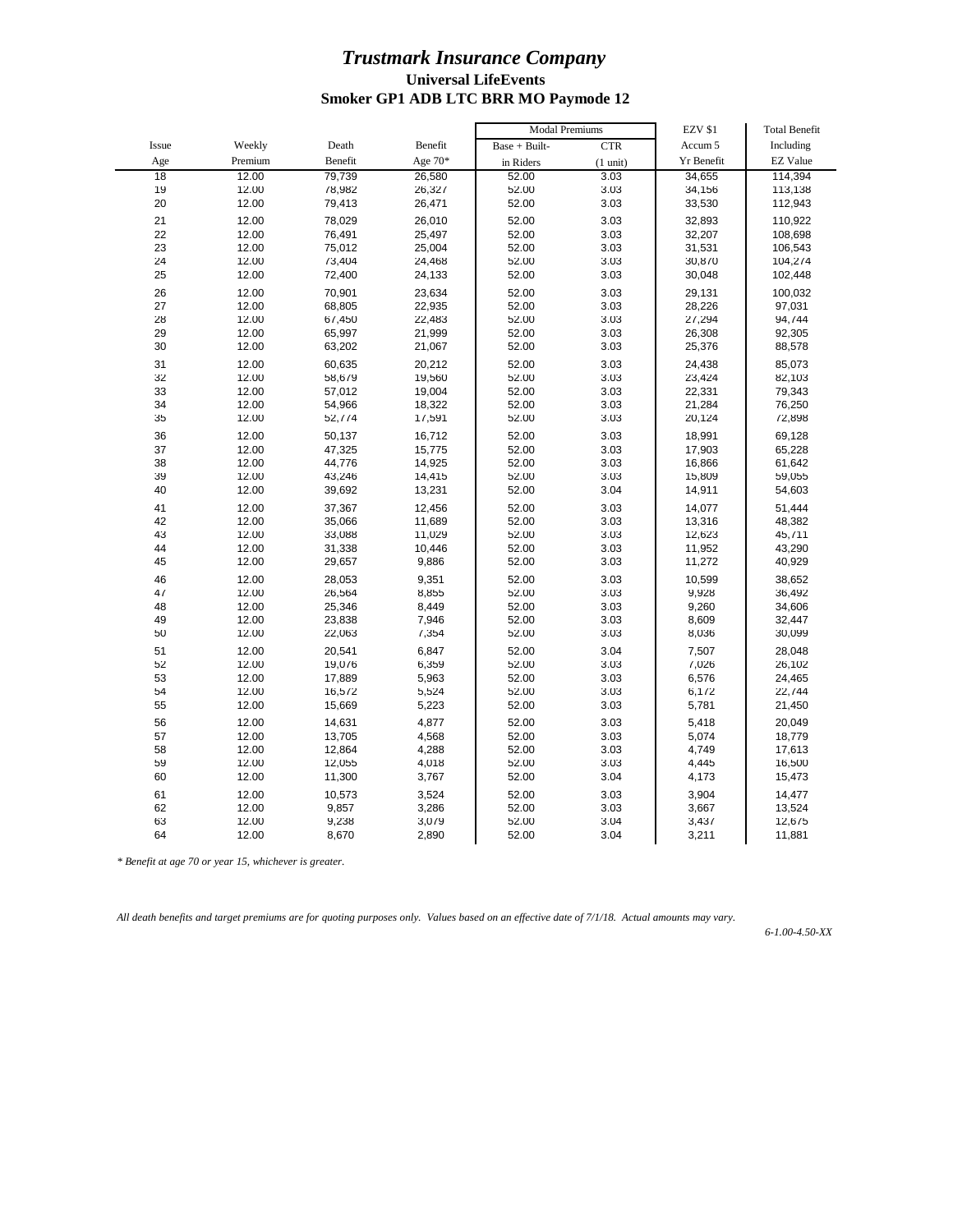| Weekly<br>Issue<br>Death<br>Benefit<br>Accum 5<br>Including<br>Base + Built-<br><b>CTR</b><br>Premium<br>Benefit<br>Age 70*<br>Yr Benefit<br><b>EZ Value</b><br>Age<br>in Riders<br>$(1 \text{ unit})$<br>4.32<br>18<br>25,000<br>8,333<br>18.70<br>3.03<br>34,655<br>59,655<br>8,333<br>3.03<br>19<br>4.35<br>25,000<br>18.85<br>34,156<br>59,156<br>20<br>4.33<br>25,000<br>8,333<br>18.76<br>3.04<br>33,530<br>58,530<br>21<br>4.39<br>25,000<br>8,333<br>19.03<br>3.04<br>32,893<br>57,893<br>22<br>4.46<br>25,000<br>8,333<br>19.35<br>3.03<br>32,207<br>57,207<br>23<br>4.54<br>8,333<br>3.03<br>25,000<br>19.66<br>31,531<br>56,531<br>24<br>4.62<br>8,333<br>20.01<br>3.04<br>30,870<br>55,870<br>25,000<br>25<br>4.67<br>8,333<br>20.24<br>3.04<br>25,000<br>30,048<br>55,048<br>26<br>4.75<br>25,000<br>8,333<br>20.60<br>3.03<br>29,131<br>54,131<br>27<br>4.87<br>25,000<br>8,333<br>21.12<br>3.03<br>28,226<br>53,226<br>28<br>4.96<br>25,000<br>8,333<br>21.47<br>3.04<br>27,294<br>52,294<br>29<br>5.05<br>25,000<br>8,333<br>21.87<br>3.03<br>26,308<br>51,308<br>30<br>5.23<br>25,000<br>8,333<br>22.68<br>3.03<br>25,376<br>50,376<br>31<br>5.42<br>8,333<br>23.49<br>3.04<br>25,000<br>24,438<br>49,438<br>32<br>5.58<br>25,000<br>8,333<br>24.16<br>3.03<br>23,424<br>48,424<br>33<br>5.71<br>25,000<br>8,333<br>24.76<br>3.04<br>22,331<br>47,331<br>34<br>5.90<br>25,000<br>8,333<br>25.56<br>3.03<br>21,284<br>46,284<br>35<br>6.11<br>25,000<br>8,333<br>26.47<br>3.04<br>20,124<br>45,124<br>36<br>6.39<br>25,000<br>8,333<br>27.68<br>3.03<br>43,991<br>18,991<br>37<br>6.72<br>25,000<br>8,333<br>29.12<br>3.03<br>17,903<br>42,903<br>38<br>7.06<br>25,000<br>8,333<br>30.58<br>3.03<br>16,866<br>41,866<br>39<br>7.28<br>25,000<br>8,333<br>31.53<br>3.04<br>15,809<br>40,809<br>7.87<br>8,333<br>34.09<br>40<br>25,000<br>3.03<br>14,911<br>39,911<br>41<br>8.30<br>25,000<br>8,333<br>35.98<br>3.04<br>39,077<br>14,077<br>42<br>8,333<br>8.79<br>25,000<br>38.11<br>3.03<br>13,316<br>38,316<br>43<br>8,333<br>40.17<br>9.27<br>25,000<br>3.04<br>12,623<br>37,623<br>44<br>9.74<br>8,333<br>42.21<br>3.04<br>25,000<br>11,952<br>36,952<br>45<br>44.40<br>10.25<br>25,000<br>8,333<br>3.03<br>11,272<br>36,272<br>46<br>46.73<br>3.04<br>35,599<br>10.78<br>25,000<br>8,333<br>10,599<br>47<br>11.34<br>25,000<br>8,333<br>49.15<br>3.03<br>9,928<br>34,928<br>48<br>11.85<br>8,333<br>51.34<br>3.03<br>25,000<br>9,260<br>34,260<br>49<br>12.54<br>8,333<br>54.36<br>3.03<br>25,000<br>8,609<br>33,609<br>50<br>58.44<br>3.04<br>13.49<br>25,000<br>8,333<br>8,036<br>33,036<br>51<br>25,000<br>8,333<br>14.42<br>62.51<br>3.03<br>7,507<br>32,507<br>52<br>8,333<br>67.03<br>3.03<br>7,026<br>15.47<br>25,000<br>32,026<br>53<br>16.44<br>25,000<br>8,333<br>71.23<br>3.04<br>6,576<br>31,576<br>54<br>8,333<br>76.61<br>17.68<br>25,000<br>3.03<br>6,172<br>31,172<br>55<br>18.65<br>25,000<br>8,333<br>80.82<br>3.03<br>5,781<br>30,781<br>56<br>19.91<br>8,333<br>86.30<br>3.03<br>25,000<br>5,418<br>30.418<br>57<br>8,333<br>91.88<br>3.03<br>5,074<br>21.20<br>25,000<br>30,074<br>58<br>22.53<br>25,000<br>8,333<br>97.65<br>3.03<br>4,749<br>29,749<br>59<br>23.99<br>8,333<br>103.96<br>3.04<br>25,000<br>4,445<br>29,445<br>60<br>25.54<br>8,333<br>110.67<br>3.04<br>4,173<br>29,173<br>25,000<br>61<br>27.24<br>25,000<br>8,333<br>118.03<br>3.03<br>3,904<br>28,904<br>62<br>29.16<br>25,000<br>8,333<br>126.34<br>3.03<br>3,667<br>28,667<br>63<br>31.05<br>25,000<br>8,333<br>134.57<br>3.03<br>3,437<br>28,437<br>64<br>33.03<br>25,000<br>8,333<br>143.15<br>3.03<br>3,211<br>28,211 |  |  | <b>Modal Premiums</b> |  | <b>EZV \$1</b> | <b>Total Benefit</b> |
|------------------------------------------------------------------------------------------------------------------------------------------------------------------------------------------------------------------------------------------------------------------------------------------------------------------------------------------------------------------------------------------------------------------------------------------------------------------------------------------------------------------------------------------------------------------------------------------------------------------------------------------------------------------------------------------------------------------------------------------------------------------------------------------------------------------------------------------------------------------------------------------------------------------------------------------------------------------------------------------------------------------------------------------------------------------------------------------------------------------------------------------------------------------------------------------------------------------------------------------------------------------------------------------------------------------------------------------------------------------------------------------------------------------------------------------------------------------------------------------------------------------------------------------------------------------------------------------------------------------------------------------------------------------------------------------------------------------------------------------------------------------------------------------------------------------------------------------------------------------------------------------------------------------------------------------------------------------------------------------------------------------------------------------------------------------------------------------------------------------------------------------------------------------------------------------------------------------------------------------------------------------------------------------------------------------------------------------------------------------------------------------------------------------------------------------------------------------------------------------------------------------------------------------------------------------------------------------------------------------------------------------------------------------------------------------------------------------------------------------------------------------------------------------------------------------------------------------------------------------------------------------------------------------------------------------------------------------------------------------------------------------------------------------------------------------------------------------------------------------------------------------------------------------------------------------------------------------------------------------------------------------------------------------------------------------------------------------------------------------------------------------------------------------------------------------------------------------------------------------------------------------------------------------------------------------------------------------------------------------------------------------|--|--|-----------------------|--|----------------|----------------------|
|                                                                                                                                                                                                                                                                                                                                                                                                                                                                                                                                                                                                                                                                                                                                                                                                                                                                                                                                                                                                                                                                                                                                                                                                                                                                                                                                                                                                                                                                                                                                                                                                                                                                                                                                                                                                                                                                                                                                                                                                                                                                                                                                                                                                                                                                                                                                                                                                                                                                                                                                                                                                                                                                                                                                                                                                                                                                                                                                                                                                                                                                                                                                                                                                                                                                                                                                                                                                                                                                                                                                                                                                                                          |  |  |                       |  |                |                      |
|                                                                                                                                                                                                                                                                                                                                                                                                                                                                                                                                                                                                                                                                                                                                                                                                                                                                                                                                                                                                                                                                                                                                                                                                                                                                                                                                                                                                                                                                                                                                                                                                                                                                                                                                                                                                                                                                                                                                                                                                                                                                                                                                                                                                                                                                                                                                                                                                                                                                                                                                                                                                                                                                                                                                                                                                                                                                                                                                                                                                                                                                                                                                                                                                                                                                                                                                                                                                                                                                                                                                                                                                                                          |  |  |                       |  |                |                      |
|                                                                                                                                                                                                                                                                                                                                                                                                                                                                                                                                                                                                                                                                                                                                                                                                                                                                                                                                                                                                                                                                                                                                                                                                                                                                                                                                                                                                                                                                                                                                                                                                                                                                                                                                                                                                                                                                                                                                                                                                                                                                                                                                                                                                                                                                                                                                                                                                                                                                                                                                                                                                                                                                                                                                                                                                                                                                                                                                                                                                                                                                                                                                                                                                                                                                                                                                                                                                                                                                                                                                                                                                                                          |  |  |                       |  |                |                      |
|                                                                                                                                                                                                                                                                                                                                                                                                                                                                                                                                                                                                                                                                                                                                                                                                                                                                                                                                                                                                                                                                                                                                                                                                                                                                                                                                                                                                                                                                                                                                                                                                                                                                                                                                                                                                                                                                                                                                                                                                                                                                                                                                                                                                                                                                                                                                                                                                                                                                                                                                                                                                                                                                                                                                                                                                                                                                                                                                                                                                                                                                                                                                                                                                                                                                                                                                                                                                                                                                                                                                                                                                                                          |  |  |                       |  |                |                      |
|                                                                                                                                                                                                                                                                                                                                                                                                                                                                                                                                                                                                                                                                                                                                                                                                                                                                                                                                                                                                                                                                                                                                                                                                                                                                                                                                                                                                                                                                                                                                                                                                                                                                                                                                                                                                                                                                                                                                                                                                                                                                                                                                                                                                                                                                                                                                                                                                                                                                                                                                                                                                                                                                                                                                                                                                                                                                                                                                                                                                                                                                                                                                                                                                                                                                                                                                                                                                                                                                                                                                                                                                                                          |  |  |                       |  |                |                      |
|                                                                                                                                                                                                                                                                                                                                                                                                                                                                                                                                                                                                                                                                                                                                                                                                                                                                                                                                                                                                                                                                                                                                                                                                                                                                                                                                                                                                                                                                                                                                                                                                                                                                                                                                                                                                                                                                                                                                                                                                                                                                                                                                                                                                                                                                                                                                                                                                                                                                                                                                                                                                                                                                                                                                                                                                                                                                                                                                                                                                                                                                                                                                                                                                                                                                                                                                                                                                                                                                                                                                                                                                                                          |  |  |                       |  |                |                      |
|                                                                                                                                                                                                                                                                                                                                                                                                                                                                                                                                                                                                                                                                                                                                                                                                                                                                                                                                                                                                                                                                                                                                                                                                                                                                                                                                                                                                                                                                                                                                                                                                                                                                                                                                                                                                                                                                                                                                                                                                                                                                                                                                                                                                                                                                                                                                                                                                                                                                                                                                                                                                                                                                                                                                                                                                                                                                                                                                                                                                                                                                                                                                                                                                                                                                                                                                                                                                                                                                                                                                                                                                                                          |  |  |                       |  |                |                      |
|                                                                                                                                                                                                                                                                                                                                                                                                                                                                                                                                                                                                                                                                                                                                                                                                                                                                                                                                                                                                                                                                                                                                                                                                                                                                                                                                                                                                                                                                                                                                                                                                                                                                                                                                                                                                                                                                                                                                                                                                                                                                                                                                                                                                                                                                                                                                                                                                                                                                                                                                                                                                                                                                                                                                                                                                                                                                                                                                                                                                                                                                                                                                                                                                                                                                                                                                                                                                                                                                                                                                                                                                                                          |  |  |                       |  |                |                      |
|                                                                                                                                                                                                                                                                                                                                                                                                                                                                                                                                                                                                                                                                                                                                                                                                                                                                                                                                                                                                                                                                                                                                                                                                                                                                                                                                                                                                                                                                                                                                                                                                                                                                                                                                                                                                                                                                                                                                                                                                                                                                                                                                                                                                                                                                                                                                                                                                                                                                                                                                                                                                                                                                                                                                                                                                                                                                                                                                                                                                                                                                                                                                                                                                                                                                                                                                                                                                                                                                                                                                                                                                                                          |  |  |                       |  |                |                      |
|                                                                                                                                                                                                                                                                                                                                                                                                                                                                                                                                                                                                                                                                                                                                                                                                                                                                                                                                                                                                                                                                                                                                                                                                                                                                                                                                                                                                                                                                                                                                                                                                                                                                                                                                                                                                                                                                                                                                                                                                                                                                                                                                                                                                                                                                                                                                                                                                                                                                                                                                                                                                                                                                                                                                                                                                                                                                                                                                                                                                                                                                                                                                                                                                                                                                                                                                                                                                                                                                                                                                                                                                                                          |  |  |                       |  |                |                      |
|                                                                                                                                                                                                                                                                                                                                                                                                                                                                                                                                                                                                                                                                                                                                                                                                                                                                                                                                                                                                                                                                                                                                                                                                                                                                                                                                                                                                                                                                                                                                                                                                                                                                                                                                                                                                                                                                                                                                                                                                                                                                                                                                                                                                                                                                                                                                                                                                                                                                                                                                                                                                                                                                                                                                                                                                                                                                                                                                                                                                                                                                                                                                                                                                                                                                                                                                                                                                                                                                                                                                                                                                                                          |  |  |                       |  |                |                      |
|                                                                                                                                                                                                                                                                                                                                                                                                                                                                                                                                                                                                                                                                                                                                                                                                                                                                                                                                                                                                                                                                                                                                                                                                                                                                                                                                                                                                                                                                                                                                                                                                                                                                                                                                                                                                                                                                                                                                                                                                                                                                                                                                                                                                                                                                                                                                                                                                                                                                                                                                                                                                                                                                                                                                                                                                                                                                                                                                                                                                                                                                                                                                                                                                                                                                                                                                                                                                                                                                                                                                                                                                                                          |  |  |                       |  |                |                      |
|                                                                                                                                                                                                                                                                                                                                                                                                                                                                                                                                                                                                                                                                                                                                                                                                                                                                                                                                                                                                                                                                                                                                                                                                                                                                                                                                                                                                                                                                                                                                                                                                                                                                                                                                                                                                                                                                                                                                                                                                                                                                                                                                                                                                                                                                                                                                                                                                                                                                                                                                                                                                                                                                                                                                                                                                                                                                                                                                                                                                                                                                                                                                                                                                                                                                                                                                                                                                                                                                                                                                                                                                                                          |  |  |                       |  |                |                      |
|                                                                                                                                                                                                                                                                                                                                                                                                                                                                                                                                                                                                                                                                                                                                                                                                                                                                                                                                                                                                                                                                                                                                                                                                                                                                                                                                                                                                                                                                                                                                                                                                                                                                                                                                                                                                                                                                                                                                                                                                                                                                                                                                                                                                                                                                                                                                                                                                                                                                                                                                                                                                                                                                                                                                                                                                                                                                                                                                                                                                                                                                                                                                                                                                                                                                                                                                                                                                                                                                                                                                                                                                                                          |  |  |                       |  |                |                      |
|                                                                                                                                                                                                                                                                                                                                                                                                                                                                                                                                                                                                                                                                                                                                                                                                                                                                                                                                                                                                                                                                                                                                                                                                                                                                                                                                                                                                                                                                                                                                                                                                                                                                                                                                                                                                                                                                                                                                                                                                                                                                                                                                                                                                                                                                                                                                                                                                                                                                                                                                                                                                                                                                                                                                                                                                                                                                                                                                                                                                                                                                                                                                                                                                                                                                                                                                                                                                                                                                                                                                                                                                                                          |  |  |                       |  |                |                      |
|                                                                                                                                                                                                                                                                                                                                                                                                                                                                                                                                                                                                                                                                                                                                                                                                                                                                                                                                                                                                                                                                                                                                                                                                                                                                                                                                                                                                                                                                                                                                                                                                                                                                                                                                                                                                                                                                                                                                                                                                                                                                                                                                                                                                                                                                                                                                                                                                                                                                                                                                                                                                                                                                                                                                                                                                                                                                                                                                                                                                                                                                                                                                                                                                                                                                                                                                                                                                                                                                                                                                                                                                                                          |  |  |                       |  |                |                      |
|                                                                                                                                                                                                                                                                                                                                                                                                                                                                                                                                                                                                                                                                                                                                                                                                                                                                                                                                                                                                                                                                                                                                                                                                                                                                                                                                                                                                                                                                                                                                                                                                                                                                                                                                                                                                                                                                                                                                                                                                                                                                                                                                                                                                                                                                                                                                                                                                                                                                                                                                                                                                                                                                                                                                                                                                                                                                                                                                                                                                                                                                                                                                                                                                                                                                                                                                                                                                                                                                                                                                                                                                                                          |  |  |                       |  |                |                      |
|                                                                                                                                                                                                                                                                                                                                                                                                                                                                                                                                                                                                                                                                                                                                                                                                                                                                                                                                                                                                                                                                                                                                                                                                                                                                                                                                                                                                                                                                                                                                                                                                                                                                                                                                                                                                                                                                                                                                                                                                                                                                                                                                                                                                                                                                                                                                                                                                                                                                                                                                                                                                                                                                                                                                                                                                                                                                                                                                                                                                                                                                                                                                                                                                                                                                                                                                                                                                                                                                                                                                                                                                                                          |  |  |                       |  |                |                      |
|                                                                                                                                                                                                                                                                                                                                                                                                                                                                                                                                                                                                                                                                                                                                                                                                                                                                                                                                                                                                                                                                                                                                                                                                                                                                                                                                                                                                                                                                                                                                                                                                                                                                                                                                                                                                                                                                                                                                                                                                                                                                                                                                                                                                                                                                                                                                                                                                                                                                                                                                                                                                                                                                                                                                                                                                                                                                                                                                                                                                                                                                                                                                                                                                                                                                                                                                                                                                                                                                                                                                                                                                                                          |  |  |                       |  |                |                      |
|                                                                                                                                                                                                                                                                                                                                                                                                                                                                                                                                                                                                                                                                                                                                                                                                                                                                                                                                                                                                                                                                                                                                                                                                                                                                                                                                                                                                                                                                                                                                                                                                                                                                                                                                                                                                                                                                                                                                                                                                                                                                                                                                                                                                                                                                                                                                                                                                                                                                                                                                                                                                                                                                                                                                                                                                                                                                                                                                                                                                                                                                                                                                                                                                                                                                                                                                                                                                                                                                                                                                                                                                                                          |  |  |                       |  |                |                      |
|                                                                                                                                                                                                                                                                                                                                                                                                                                                                                                                                                                                                                                                                                                                                                                                                                                                                                                                                                                                                                                                                                                                                                                                                                                                                                                                                                                                                                                                                                                                                                                                                                                                                                                                                                                                                                                                                                                                                                                                                                                                                                                                                                                                                                                                                                                                                                                                                                                                                                                                                                                                                                                                                                                                                                                                                                                                                                                                                                                                                                                                                                                                                                                                                                                                                                                                                                                                                                                                                                                                                                                                                                                          |  |  |                       |  |                |                      |
|                                                                                                                                                                                                                                                                                                                                                                                                                                                                                                                                                                                                                                                                                                                                                                                                                                                                                                                                                                                                                                                                                                                                                                                                                                                                                                                                                                                                                                                                                                                                                                                                                                                                                                                                                                                                                                                                                                                                                                                                                                                                                                                                                                                                                                                                                                                                                                                                                                                                                                                                                                                                                                                                                                                                                                                                                                                                                                                                                                                                                                                                                                                                                                                                                                                                                                                                                                                                                                                                                                                                                                                                                                          |  |  |                       |  |                |                      |
|                                                                                                                                                                                                                                                                                                                                                                                                                                                                                                                                                                                                                                                                                                                                                                                                                                                                                                                                                                                                                                                                                                                                                                                                                                                                                                                                                                                                                                                                                                                                                                                                                                                                                                                                                                                                                                                                                                                                                                                                                                                                                                                                                                                                                                                                                                                                                                                                                                                                                                                                                                                                                                                                                                                                                                                                                                                                                                                                                                                                                                                                                                                                                                                                                                                                                                                                                                                                                                                                                                                                                                                                                                          |  |  |                       |  |                |                      |
|                                                                                                                                                                                                                                                                                                                                                                                                                                                                                                                                                                                                                                                                                                                                                                                                                                                                                                                                                                                                                                                                                                                                                                                                                                                                                                                                                                                                                                                                                                                                                                                                                                                                                                                                                                                                                                                                                                                                                                                                                                                                                                                                                                                                                                                                                                                                                                                                                                                                                                                                                                                                                                                                                                                                                                                                                                                                                                                                                                                                                                                                                                                                                                                                                                                                                                                                                                                                                                                                                                                                                                                                                                          |  |  |                       |  |                |                      |
|                                                                                                                                                                                                                                                                                                                                                                                                                                                                                                                                                                                                                                                                                                                                                                                                                                                                                                                                                                                                                                                                                                                                                                                                                                                                                                                                                                                                                                                                                                                                                                                                                                                                                                                                                                                                                                                                                                                                                                                                                                                                                                                                                                                                                                                                                                                                                                                                                                                                                                                                                                                                                                                                                                                                                                                                                                                                                                                                                                                                                                                                                                                                                                                                                                                                                                                                                                                                                                                                                                                                                                                                                                          |  |  |                       |  |                |                      |
|                                                                                                                                                                                                                                                                                                                                                                                                                                                                                                                                                                                                                                                                                                                                                                                                                                                                                                                                                                                                                                                                                                                                                                                                                                                                                                                                                                                                                                                                                                                                                                                                                                                                                                                                                                                                                                                                                                                                                                                                                                                                                                                                                                                                                                                                                                                                                                                                                                                                                                                                                                                                                                                                                                                                                                                                                                                                                                                                                                                                                                                                                                                                                                                                                                                                                                                                                                                                                                                                                                                                                                                                                                          |  |  |                       |  |                |                      |
|                                                                                                                                                                                                                                                                                                                                                                                                                                                                                                                                                                                                                                                                                                                                                                                                                                                                                                                                                                                                                                                                                                                                                                                                                                                                                                                                                                                                                                                                                                                                                                                                                                                                                                                                                                                                                                                                                                                                                                                                                                                                                                                                                                                                                                                                                                                                                                                                                                                                                                                                                                                                                                                                                                                                                                                                                                                                                                                                                                                                                                                                                                                                                                                                                                                                                                                                                                                                                                                                                                                                                                                                                                          |  |  |                       |  |                |                      |
|                                                                                                                                                                                                                                                                                                                                                                                                                                                                                                                                                                                                                                                                                                                                                                                                                                                                                                                                                                                                                                                                                                                                                                                                                                                                                                                                                                                                                                                                                                                                                                                                                                                                                                                                                                                                                                                                                                                                                                                                                                                                                                                                                                                                                                                                                                                                                                                                                                                                                                                                                                                                                                                                                                                                                                                                                                                                                                                                                                                                                                                                                                                                                                                                                                                                                                                                                                                                                                                                                                                                                                                                                                          |  |  |                       |  |                |                      |
|                                                                                                                                                                                                                                                                                                                                                                                                                                                                                                                                                                                                                                                                                                                                                                                                                                                                                                                                                                                                                                                                                                                                                                                                                                                                                                                                                                                                                                                                                                                                                                                                                                                                                                                                                                                                                                                                                                                                                                                                                                                                                                                                                                                                                                                                                                                                                                                                                                                                                                                                                                                                                                                                                                                                                                                                                                                                                                                                                                                                                                                                                                                                                                                                                                                                                                                                                                                                                                                                                                                                                                                                                                          |  |  |                       |  |                |                      |
|                                                                                                                                                                                                                                                                                                                                                                                                                                                                                                                                                                                                                                                                                                                                                                                                                                                                                                                                                                                                                                                                                                                                                                                                                                                                                                                                                                                                                                                                                                                                                                                                                                                                                                                                                                                                                                                                                                                                                                                                                                                                                                                                                                                                                                                                                                                                                                                                                                                                                                                                                                                                                                                                                                                                                                                                                                                                                                                                                                                                                                                                                                                                                                                                                                                                                                                                                                                                                                                                                                                                                                                                                                          |  |  |                       |  |                |                      |
|                                                                                                                                                                                                                                                                                                                                                                                                                                                                                                                                                                                                                                                                                                                                                                                                                                                                                                                                                                                                                                                                                                                                                                                                                                                                                                                                                                                                                                                                                                                                                                                                                                                                                                                                                                                                                                                                                                                                                                                                                                                                                                                                                                                                                                                                                                                                                                                                                                                                                                                                                                                                                                                                                                                                                                                                                                                                                                                                                                                                                                                                                                                                                                                                                                                                                                                                                                                                                                                                                                                                                                                                                                          |  |  |                       |  |                |                      |
|                                                                                                                                                                                                                                                                                                                                                                                                                                                                                                                                                                                                                                                                                                                                                                                                                                                                                                                                                                                                                                                                                                                                                                                                                                                                                                                                                                                                                                                                                                                                                                                                                                                                                                                                                                                                                                                                                                                                                                                                                                                                                                                                                                                                                                                                                                                                                                                                                                                                                                                                                                                                                                                                                                                                                                                                                                                                                                                                                                                                                                                                                                                                                                                                                                                                                                                                                                                                                                                                                                                                                                                                                                          |  |  |                       |  |                |                      |
|                                                                                                                                                                                                                                                                                                                                                                                                                                                                                                                                                                                                                                                                                                                                                                                                                                                                                                                                                                                                                                                                                                                                                                                                                                                                                                                                                                                                                                                                                                                                                                                                                                                                                                                                                                                                                                                                                                                                                                                                                                                                                                                                                                                                                                                                                                                                                                                                                                                                                                                                                                                                                                                                                                                                                                                                                                                                                                                                                                                                                                                                                                                                                                                                                                                                                                                                                                                                                                                                                                                                                                                                                                          |  |  |                       |  |                |                      |
|                                                                                                                                                                                                                                                                                                                                                                                                                                                                                                                                                                                                                                                                                                                                                                                                                                                                                                                                                                                                                                                                                                                                                                                                                                                                                                                                                                                                                                                                                                                                                                                                                                                                                                                                                                                                                                                                                                                                                                                                                                                                                                                                                                                                                                                                                                                                                                                                                                                                                                                                                                                                                                                                                                                                                                                                                                                                                                                                                                                                                                                                                                                                                                                                                                                                                                                                                                                                                                                                                                                                                                                                                                          |  |  |                       |  |                |                      |
|                                                                                                                                                                                                                                                                                                                                                                                                                                                                                                                                                                                                                                                                                                                                                                                                                                                                                                                                                                                                                                                                                                                                                                                                                                                                                                                                                                                                                                                                                                                                                                                                                                                                                                                                                                                                                                                                                                                                                                                                                                                                                                                                                                                                                                                                                                                                                                                                                                                                                                                                                                                                                                                                                                                                                                                                                                                                                                                                                                                                                                                                                                                                                                                                                                                                                                                                                                                                                                                                                                                                                                                                                                          |  |  |                       |  |                |                      |
|                                                                                                                                                                                                                                                                                                                                                                                                                                                                                                                                                                                                                                                                                                                                                                                                                                                                                                                                                                                                                                                                                                                                                                                                                                                                                                                                                                                                                                                                                                                                                                                                                                                                                                                                                                                                                                                                                                                                                                                                                                                                                                                                                                                                                                                                                                                                                                                                                                                                                                                                                                                                                                                                                                                                                                                                                                                                                                                                                                                                                                                                                                                                                                                                                                                                                                                                                                                                                                                                                                                                                                                                                                          |  |  |                       |  |                |                      |
|                                                                                                                                                                                                                                                                                                                                                                                                                                                                                                                                                                                                                                                                                                                                                                                                                                                                                                                                                                                                                                                                                                                                                                                                                                                                                                                                                                                                                                                                                                                                                                                                                                                                                                                                                                                                                                                                                                                                                                                                                                                                                                                                                                                                                                                                                                                                                                                                                                                                                                                                                                                                                                                                                                                                                                                                                                                                                                                                                                                                                                                                                                                                                                                                                                                                                                                                                                                                                                                                                                                                                                                                                                          |  |  |                       |  |                |                      |
|                                                                                                                                                                                                                                                                                                                                                                                                                                                                                                                                                                                                                                                                                                                                                                                                                                                                                                                                                                                                                                                                                                                                                                                                                                                                                                                                                                                                                                                                                                                                                                                                                                                                                                                                                                                                                                                                                                                                                                                                                                                                                                                                                                                                                                                                                                                                                                                                                                                                                                                                                                                                                                                                                                                                                                                                                                                                                                                                                                                                                                                                                                                                                                                                                                                                                                                                                                                                                                                                                                                                                                                                                                          |  |  |                       |  |                |                      |
|                                                                                                                                                                                                                                                                                                                                                                                                                                                                                                                                                                                                                                                                                                                                                                                                                                                                                                                                                                                                                                                                                                                                                                                                                                                                                                                                                                                                                                                                                                                                                                                                                                                                                                                                                                                                                                                                                                                                                                                                                                                                                                                                                                                                                                                                                                                                                                                                                                                                                                                                                                                                                                                                                                                                                                                                                                                                                                                                                                                                                                                                                                                                                                                                                                                                                                                                                                                                                                                                                                                                                                                                                                          |  |  |                       |  |                |                      |
|                                                                                                                                                                                                                                                                                                                                                                                                                                                                                                                                                                                                                                                                                                                                                                                                                                                                                                                                                                                                                                                                                                                                                                                                                                                                                                                                                                                                                                                                                                                                                                                                                                                                                                                                                                                                                                                                                                                                                                                                                                                                                                                                                                                                                                                                                                                                                                                                                                                                                                                                                                                                                                                                                                                                                                                                                                                                                                                                                                                                                                                                                                                                                                                                                                                                                                                                                                                                                                                                                                                                                                                                                                          |  |  |                       |  |                |                      |
|                                                                                                                                                                                                                                                                                                                                                                                                                                                                                                                                                                                                                                                                                                                                                                                                                                                                                                                                                                                                                                                                                                                                                                                                                                                                                                                                                                                                                                                                                                                                                                                                                                                                                                                                                                                                                                                                                                                                                                                                                                                                                                                                                                                                                                                                                                                                                                                                                                                                                                                                                                                                                                                                                                                                                                                                                                                                                                                                                                                                                                                                                                                                                                                                                                                                                                                                                                                                                                                                                                                                                                                                                                          |  |  |                       |  |                |                      |
|                                                                                                                                                                                                                                                                                                                                                                                                                                                                                                                                                                                                                                                                                                                                                                                                                                                                                                                                                                                                                                                                                                                                                                                                                                                                                                                                                                                                                                                                                                                                                                                                                                                                                                                                                                                                                                                                                                                                                                                                                                                                                                                                                                                                                                                                                                                                                                                                                                                                                                                                                                                                                                                                                                                                                                                                                                                                                                                                                                                                                                                                                                                                                                                                                                                                                                                                                                                                                                                                                                                                                                                                                                          |  |  |                       |  |                |                      |
|                                                                                                                                                                                                                                                                                                                                                                                                                                                                                                                                                                                                                                                                                                                                                                                                                                                                                                                                                                                                                                                                                                                                                                                                                                                                                                                                                                                                                                                                                                                                                                                                                                                                                                                                                                                                                                                                                                                                                                                                                                                                                                                                                                                                                                                                                                                                                                                                                                                                                                                                                                                                                                                                                                                                                                                                                                                                                                                                                                                                                                                                                                                                                                                                                                                                                                                                                                                                                                                                                                                                                                                                                                          |  |  |                       |  |                |                      |
|                                                                                                                                                                                                                                                                                                                                                                                                                                                                                                                                                                                                                                                                                                                                                                                                                                                                                                                                                                                                                                                                                                                                                                                                                                                                                                                                                                                                                                                                                                                                                                                                                                                                                                                                                                                                                                                                                                                                                                                                                                                                                                                                                                                                                                                                                                                                                                                                                                                                                                                                                                                                                                                                                                                                                                                                                                                                                                                                                                                                                                                                                                                                                                                                                                                                                                                                                                                                                                                                                                                                                                                                                                          |  |  |                       |  |                |                      |
|                                                                                                                                                                                                                                                                                                                                                                                                                                                                                                                                                                                                                                                                                                                                                                                                                                                                                                                                                                                                                                                                                                                                                                                                                                                                                                                                                                                                                                                                                                                                                                                                                                                                                                                                                                                                                                                                                                                                                                                                                                                                                                                                                                                                                                                                                                                                                                                                                                                                                                                                                                                                                                                                                                                                                                                                                                                                                                                                                                                                                                                                                                                                                                                                                                                                                                                                                                                                                                                                                                                                                                                                                                          |  |  |                       |  |                |                      |
|                                                                                                                                                                                                                                                                                                                                                                                                                                                                                                                                                                                                                                                                                                                                                                                                                                                                                                                                                                                                                                                                                                                                                                                                                                                                                                                                                                                                                                                                                                                                                                                                                                                                                                                                                                                                                                                                                                                                                                                                                                                                                                                                                                                                                                                                                                                                                                                                                                                                                                                                                                                                                                                                                                                                                                                                                                                                                                                                                                                                                                                                                                                                                                                                                                                                                                                                                                                                                                                                                                                                                                                                                                          |  |  |                       |  |                |                      |
|                                                                                                                                                                                                                                                                                                                                                                                                                                                                                                                                                                                                                                                                                                                                                                                                                                                                                                                                                                                                                                                                                                                                                                                                                                                                                                                                                                                                                                                                                                                                                                                                                                                                                                                                                                                                                                                                                                                                                                                                                                                                                                                                                                                                                                                                                                                                                                                                                                                                                                                                                                                                                                                                                                                                                                                                                                                                                                                                                                                                                                                                                                                                                                                                                                                                                                                                                                                                                                                                                                                                                                                                                                          |  |  |                       |  |                |                      |
|                                                                                                                                                                                                                                                                                                                                                                                                                                                                                                                                                                                                                                                                                                                                                                                                                                                                                                                                                                                                                                                                                                                                                                                                                                                                                                                                                                                                                                                                                                                                                                                                                                                                                                                                                                                                                                                                                                                                                                                                                                                                                                                                                                                                                                                                                                                                                                                                                                                                                                                                                                                                                                                                                                                                                                                                                                                                                                                                                                                                                                                                                                                                                                                                                                                                                                                                                                                                                                                                                                                                                                                                                                          |  |  |                       |  |                |                      |
|                                                                                                                                                                                                                                                                                                                                                                                                                                                                                                                                                                                                                                                                                                                                                                                                                                                                                                                                                                                                                                                                                                                                                                                                                                                                                                                                                                                                                                                                                                                                                                                                                                                                                                                                                                                                                                                                                                                                                                                                                                                                                                                                                                                                                                                                                                                                                                                                                                                                                                                                                                                                                                                                                                                                                                                                                                                                                                                                                                                                                                                                                                                                                                                                                                                                                                                                                                                                                                                                                                                                                                                                                                          |  |  |                       |  |                |                      |

*\* Benefit at age 70 or year 15, whichever is greater.*

*All death benefits and target premiums are for quoting purposes only. Values based on an effective date of 7/1/18. Actual amounts may vary.*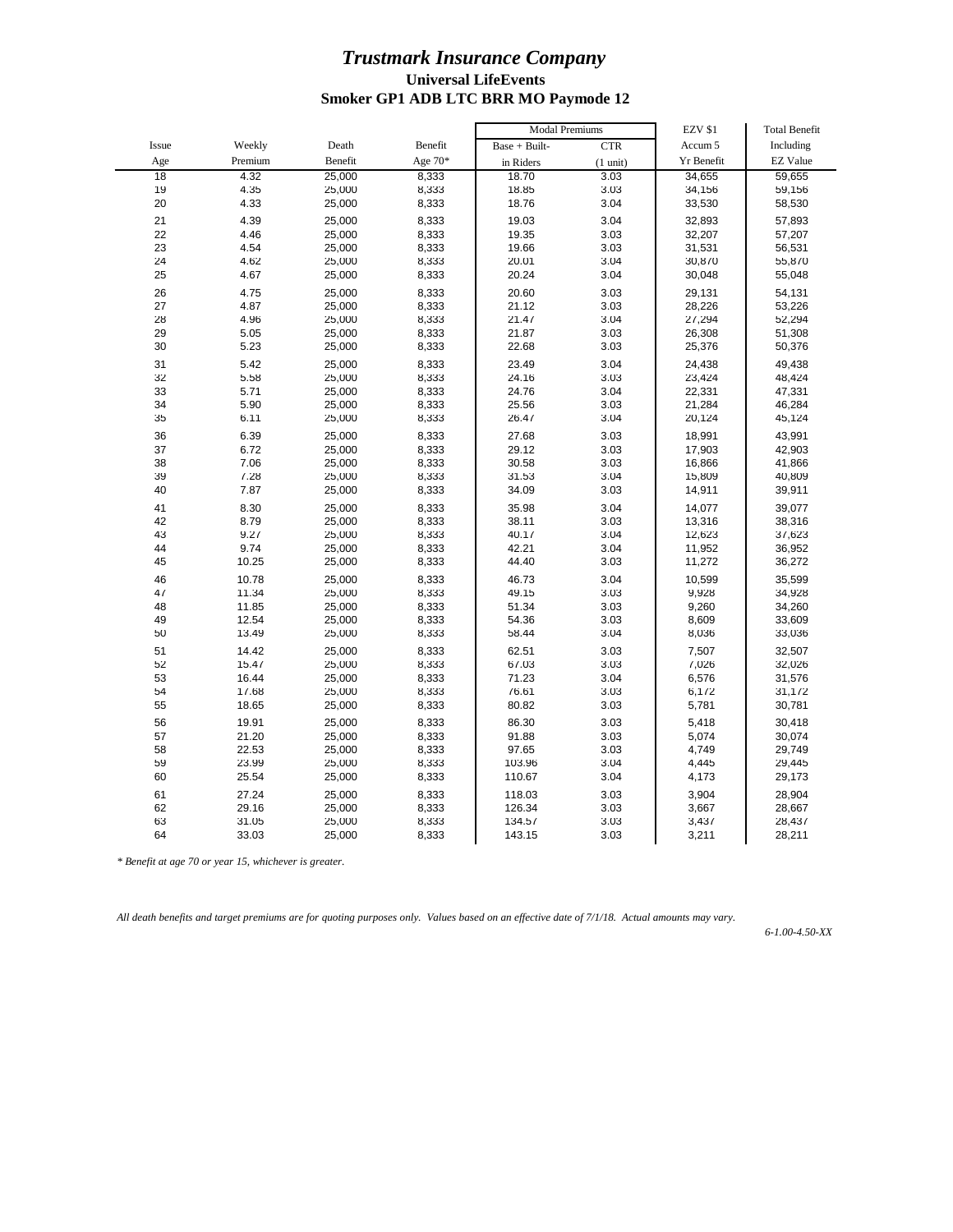|       |         |         |           | <b>Modal Premiums</b> |                    | <b>EZV \$1</b> | <b>Total Benefit</b> |
|-------|---------|---------|-----------|-----------------------|--------------------|----------------|----------------------|
| Issue | Weekly  | Death   | Benefit   | Base + Built-         | <b>CTR</b>         | Accum 5        | Including            |
| Age   | Premium | Benefit | Age $70*$ | in Riders             | $(1 \text{ unit})$ | Yr Benefit     | <b>EZ Value</b>      |
| 18    | 7.83    | 50,000  | 16,667    | 33.91                 | 3.03               | 34,655         | 84,655               |
| 19    | 7.89    | 50,000  | 16,667    | 34.20                 | 3.03               | 34,156         | 84,156               |
| 20    | 7.85    | 50,000  | 16,667    | 34.03                 | 3.04               | 33,530         | 83,530               |
| 21    | 7.98    | 50,000  | 16,667    | 34.58                 | 3.03               | 32,893         | 82,893               |
| 22    | 8.12    | 50,000  | 16,667    | 35.20                 | 3.03               | 32,207         | 82,207               |
| 23    | 8.27    | 50,000  | 16,667    | 35.83                 | 3.03               | 31,531         | 81,531               |
| 24    | 8.43    | 50,000  | 16,667    | 36.53                 | 3.04               | 30,870         | 80,870               |
| 25    | 8.54    | 50,000  | 16,667    | 36.99                 | 3.04               | 30,048         | 80,048               |
| 26    | 8.70    | 50,000  | 16,667    | 37.70                 | 3.03               | 29,131         | 79,131               |
| 27    | 8.94    | 50,000  | 16,667    | 38.74                 | 3.04               | 28,226         | 78,226               |
| 28    | 9.10    | 50,000  | 16,667    | 39.45                 | 3.03               | 27,294         | 77,294               |
| 29    | 9.29    | 50,000  | 16,667    | 40.24                 | 3.04               | 26,308         | 76,308               |
| 30    | 9.66    | 50,000  | 16,667    | 41.87                 | 3.03               | 25,376         | 75,376               |
| 31    | 10.04   | 50,000  | 16,667    | 43.49                 | 3.04               | 24,438         | 74,438               |
| 32    | 10.34   | 50,000  | 16,667    | 44.83                 | 3.03               | 23,424         | 73,424               |
| 33    | 10.62   | 50,000  | 16,667    | 46.03                 | 3.04               | 22,331         | 72,331               |
| 34    | 10.99   | 50,000  | 16,667    | 47.62                 | 3.03               | 21,284         | 71,284               |
| 35    | 11.41   | 50,000  | 16,667    | 49.45                 | 3.03               | 20,124         | 70,124               |
| 36    | 11.97   | 50,000  | 16,667    | 51.87                 | 3.03               | 18,991         | 68,991               |
| 37    | 12.63   | 50,000  | 16,667    | 54.74                 | 3.04               | 17,903         | 67,903               |
| 38    | 13.31   | 50,000  | 16,667    | 57.66                 | 3.03               | 16,866         | 66,866               |
| 39    | 13.75   | 50,000  | 16,667    | 59.58                 | 3.03               | 15,809         | 65,809               |
| 40    | 14.90   | 50,000  | 16,667    | 64.57                 | 3.03               | 14,911         | 64,911               |
| 41    | 15.78   | 50,000  | 16,667    | 68.36                 | 3.03               | 14,077         | 64,077               |
| 42    | 16.76   | 50,000  | 16,667    | 72.61                 | 3.03               | 13,316         | 63,316               |
| 43    | 17.71   | 50,000  | 16,667    | 76.73                 | 3.04               | 12,623         | 62,623               |
| 44    | 18.65   | 50,000  | 16,667    | 80.82                 | 3.03               | 11,952         | 61,952               |
| 45    | 19.66   | 50,000  | 16,667    | 85.19                 | 3.04               | 11,272         | 61,272               |
| 46    | 20.74   | 50,000  | 16,667    | 89.86                 | 3.03               | 10,599         | 60,599               |
| 47    | 21.85   | 50,000  | 16,667    | 94.69                 | 3.04               | 9,928          | 59,928               |
| 48    | 22.86   | 50,000  | 16,667    | 99.07                 | 3.03               | 9,260          | 59,260               |
| 49    | 24.26   | 50,000  | 16,667    | 105.11                | 3.03               | 8,609          | 58,609               |
| 50    | 26.14   | 50,000  | 16,667    | 113.28                | 3.03               | 8,036          | 58,036               |
| 51    | 28.02   | 50,000  | 16,667    | 121.40                | 3.03               | 7,507          | 57,507               |
| 52    | 30.10   | 50,000  | 16,667    | 130.44                | 3.04               | 7,026          | 57,026               |
| 53    | 32.04   | 50,000  | 16,667    | 138.86                | 3.03               | 6,576          | 56,576               |
| 54    | 34.53   | 50,000  | 16,667    | 149.61                | 3.03               | 6,172          | 56,172               |
| 55    | 36.47   | 50,000  | 16,667    | 158.03                | 3.03               | 5,781          | 55,781               |
| 56    | 39.00   | 50,000  | 16,667    | 168.98                | 3.04               | 5,418          | 55,418               |
| 57    | 41.57   | 50,000  | 16,667    | 180.15                | 3.03               | 5,074          | 55,074               |
| 58    | 44.24   | 50,000  | 16,667    | 191.69                | 3.04               | 4,749          | 54,749               |
| 59    | 47.15   | 50,000  | 16,667    | 204.32                | 3.03               | 4,445          | 54,445               |
| 60    | 50.25   | 50,000  | 16,667    | 217.73                | 3.04               | 4,173          | 54,173               |
| 61    | 53.64   | 50,000  | 16,667    | 232.44                | 3.04               | 3,904          | 53,904               |
| 62    | 57.48   | 50,000  | 16,667    | 249.07                | 3.03               | 3,667          | 53,667               |
| 63    | 61.28   | 50,000  | 16,667    | 265.53                | 3.03               | 3,437          | 53,437               |
| 64    | 65.24   | 50,000  | 16,667    | 282.69                | 3.04               | 3,211          | 53,211               |
|       |         |         |           |                       |                    |                |                      |

*\* Benefit at age 70 or year 15, whichever is greater.*

*All death benefits and target premiums are for quoting purposes only. Values based on an effective date of 7/1/18. Actual amounts may vary.*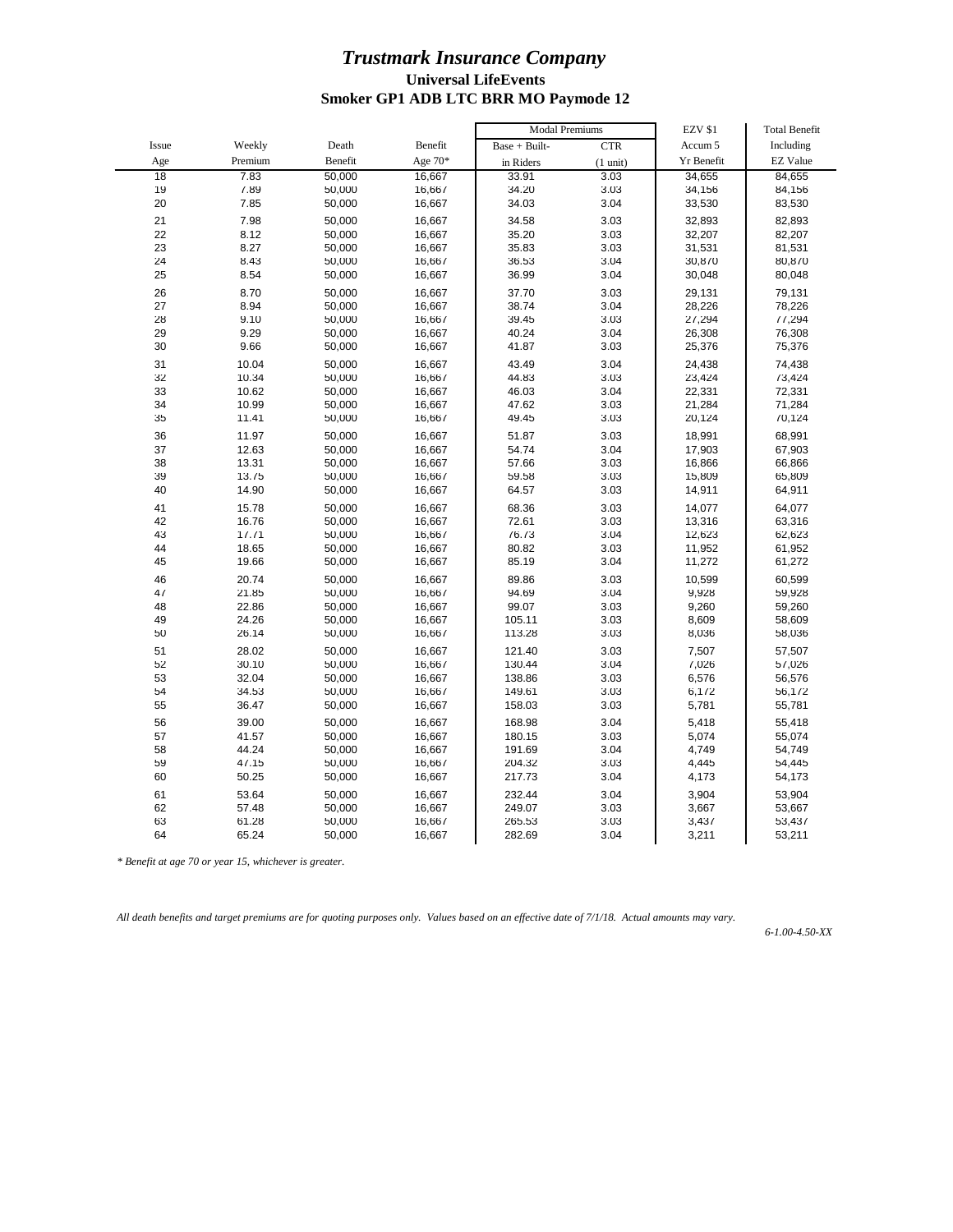|       |         |         |           | <b>Modal Premiums</b> |                    | <b>EZV \$1</b> | <b>Total Benefit</b> |
|-------|---------|---------|-----------|-----------------------|--------------------|----------------|----------------------|
| Issue | Weekly  | Death   | Benefit   | Base + Built-         | <b>CTR</b>         | Accum 5        | Including            |
| Age   | Premium | Benefit | Age $70*$ | in Riders             | $(1 \text{ unit})$ | Yr Benefit     | <b>EZ Value</b>      |
| 18    | 11.33   | 75,000  | 25,000    | 49.12                 | 3.03               | 34,655         | 109,655              |
| 19    | 11.44   | 75,000  | 25,000    | 49.56                 | 3.03               | 34,156         | 109,156              |
| 20    | 11.38   | 75,000  | 25,000    | 49.31                 | 3.03               | 33,530         | 108,530              |
| 21    | 11.57   | 75,000  | 25,000    | 50.12                 | 3.03               | 32,893         | 107,893              |
| 22    | 11.78   | 75,000  | 25,000    | 51.06                 | 3.03               | 32,207         | 107,207              |
| 23    | 12.00   | 75,000  | 25,000    | 51.99                 | 3.04               | 31,531         | 106,531              |
| 24    | 12.24   | 75,000  | 25,000    | 53.06                 | 3.03               | 30,870         | 105,870              |
| 25    | 12.40   | 75,000  | 25,000    | 53.74                 | 3.04               | 30,048         | 105,048              |
| 26    | 12.65   | 75,000  | 25,000    | 54.81                 | 3.03               | 29,131         | 104,131              |
| 27    | 13.01   | 75,000  | 25,000    | 56.37                 | 3.03               | 28,226         | 103,226              |
| 28    | 13.25   | 75,000  | 25,000    | 57.43                 | 3.03               | 27,294         | 102,294              |
| 29    | 13.53   | 75,000  | 25,000    | 58.62                 | 3.03               | 26,308         | 101,308              |
| 30    | 14.09   | 75,000  | 25,000    | 61.06                 | 3.03               | 25,376         | 100,376              |
| 31    | 14.65   | 75,000  | 25,000    | 63.49                 | 3.04               | 24,438         | 99,438               |
| 32    | 15.11   | 75,000  | 25,000    | 65.49                 | 3.04               | 23,424         | 98,424               |
| 33    | 15.53   | 75,000  | 25,000    | 67.31                 | 3.03               | 22,331         | 97,331               |
| 34    | 16.08   | 75,000  | 25,000    | 69.68                 | 3.03               | 21,284         | 96,284               |
| 35    | 16.71   | 75,000  | 25,000    | 72.43                 | 3.03               | 20,124         | 95,124               |
| 36    | 17.55   | 75,000  | 25,000    | 76.06                 | 3.03               | 18,991         | 93,991               |
| 37    | 18.55   | 75,000  | 25,000    | 80.37                 | 3.03               | 17,903         | 92,903               |
| 38    | 19.56   | 75,000  | 25,000    | 84.74                 | 3.04               | 16,866         | 91,866               |
| 39    | 20.22   | 75,000  | 25,000    | 87.62                 | 3.03               | 15,809         | 90,809               |
| 40    | 21.93   | 75,000  | 25,000    | 95.05                 | 3.03               | 14,911         | 89,911               |
| 41    | 23.25   | 75,000  | 25,000    | 100.73                | 3.04               | 14,077         | 89,077               |
| 42    | 24.72   | 75,000  | 25,000    | 107.11                | 3.03               | 13,316         | 88,316               |
| 43    | 26.15   | 75,000  | 25,000    | 113.30                | 3.03               | 12,623         | 87,623               |
| 44    | 27.56   | 75,000  | 25,000    | 119.42                | 3.04               | 11,952         | 86,952               |
| 45    | 29.07   | 75,000  | 25,000    | 125.98                | 3.04               | 11,272         | 86,272               |
| 46    | 30.69   | 75,000  | 25,000    | 132.98                | 3.04               | 10,599         | 85,599               |
| 47    | 32.36   | 75,000  | 25,000    | 140.23                | 3.04               | 9,928          | 84,928               |
| 48    | 33.88   | 75,000  | 25,000    | 146.80                | 3.03               | 9,260          | 84,260               |
| 49    | 35.97   | 75,000  | 25,000    | 155.86                | 3.03               | 8,609          | 83,609               |
| 50    | 38.79   | 75,000  | 25,000    | 168.11                | 3.03               | 8,036          | 83,036               |
| 51    | 41.61   | 75,000  | 25,000    | 180.30                | 3.03               | 7,507          | 82,507               |
| 52    | 44.74   | 75,000  | 25,000    | 193.86                | 3.03               | 7,026          | 82,026               |
| 53    | 47.65   | 75,000  | 25,000    | 206.48                | 3.04               | 6,576          | 81,576               |
| 54    | 51.37   | 75,000  | 25,000    | 222.61                | 3.03               | 6,172          | 81,172               |
| 55    | 54.28   | 75,000  | 25,000    | 235.23                | 3.04               | 5,781          | 80,781               |
| 56    | 58.08   | 75,000  | 25,000    | 251.67                | 3.04               | 5,418          | 80,418               |
| 57    | 61.94   | 75,000  | 25,000    | 268.42                | 3.04               | 5,074          | 80,074               |
| 58    | 65.94   | 75,000  | 25,000    | 285.73                | 3.04               | 4,749          | 79,749               |
| 59    | 70.31   | 75,000  | 25,000    | 304.67                | 3.04               | 4,445          | 79,445               |
| 60    | 74.95   | 75,000  | 25,000    | 324.80                | 3.03               | 4,173          | 79,173               |
| 61    | 80.04   | 75,000  | 25,000    | 346.86                | 3.03               | 3,904          | 78,904               |
| 62    | 85.80   | 75,000  | 25,000    | 371.80                | 3.03               | 3,667          | 78,667               |
| 63    | 91.50   | 75,000  | 25,000    | 396.48                | 3.04               | 3,437          | 78,437               |
| 64    | 97.44   | 75,000  | 25,000    | 422.23                | 3.04               | 3,211          | 78,211               |
|       |         |         |           |                       |                    |                |                      |

*\* Benefit at age 70 or year 15, whichever is greater.*

*All death benefits and target premiums are for quoting purposes only. Values based on an effective date of 7/1/18. Actual amounts may vary.*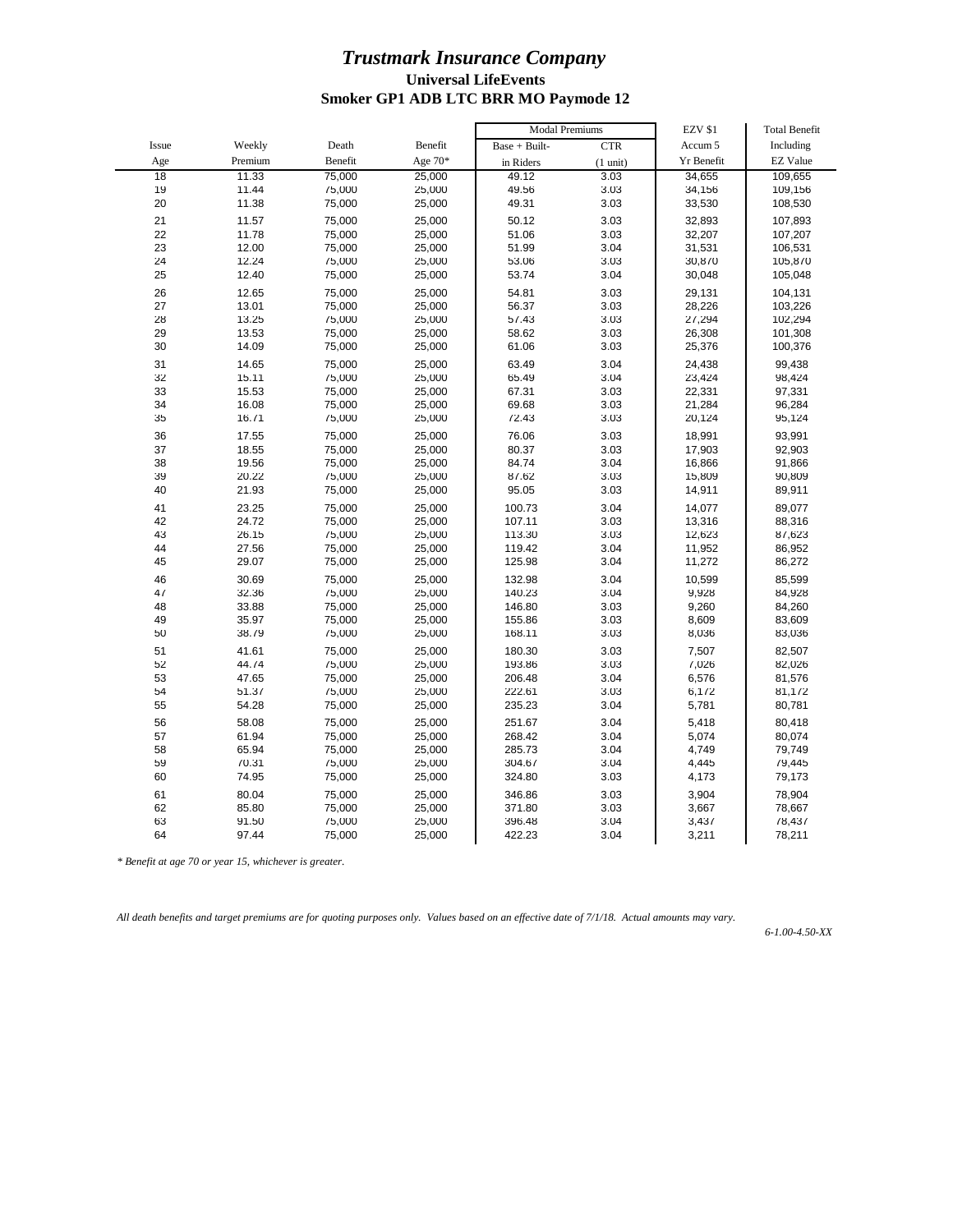|       |         |         |           | <b>Modal Premiums</b> |                    | <b>EZV \$1</b> | <b>Total Benefit</b> |
|-------|---------|---------|-----------|-----------------------|--------------------|----------------|----------------------|
| Issue | Weekly  | Death   | Benefit   | Base + Built-         | <b>CTR</b>         | Accum 5        | Including            |
| Age   | Premium | Benefit | Age $70*$ | in Riders             | $(1 \text{ unit})$ | Yr Benefit     | <b>EZ Value</b>      |
| 18    | 14.84   | 100,000 | 33,333    | 64.33                 | 3.03               | 34,655         | 134,655              |
| 19    | 14.98   | 100,000 | 33,333    | 64.91                 | 3.03               | 34,156         | 134,156              |
| 20    | 14.90   | 100,000 | 33,333    | 64.58                 | 3.03               | 33,530         | 133,530              |
| 21    | 15.15   | 100,000 | 33,333    | 65.66                 | 3.03               | 32,893         | 132,893              |
| 22    | 15.44   | 100,000 | 33,333    | 66.91                 | 3.03               | 32,207         | 132,207              |
| 23    | 15.73   | 100,000 | 33,333    | 68.16                 | 3.03               | 31,531         | 131,531              |
| 24    | 16.06   | 100,000 | 33,333    | 69.58                 | 3.03               | 30,870         | 130,870              |
| 25    | 16.27   | 100,000 | 33,333    | 70.49                 | 3.04               | 30,048         | 130,048              |
| 26    | 16.59   | 100,000 | 33,333    | 71.91                 | 3.03               | 29,131         | 129,131              |
| 27    | 17.08   | 100,000 | 33,333    | 73.99                 | 3.04               | 28,226         | 128,226              |
| 28    | 17.40   | 100,000 | 33,333    | 75.41                 | 3.03               | 27,294         | 127,294              |
| 29    | 17.77   | 100,000 | 33,333    | 76.99                 | 3.04               | 26,308         | 126,308              |
| 30    | 18.52   | 100,000 | 33,333    | 80.24                 | 3.04               | 25,376         | 125,376              |
| 31    | 19.27   | 100,000 | 33,333    | 83.49                 | 3.04               | 24,438         | 124,438              |
| 32    | 19.88   | 100,000 | 33,333    | 86.16                 | 3.03               | 23,424         | 123,424              |
| 33    | 20.44   | 100,000 | 33,333    | 88.58                 | 3.03               | 22,331         | 122,331              |
| 34    | 21.17   | 100,000 | 33,333    | 91.74                 | 3.04               | 21,284         | 121,284              |
| 35    | 22.02   | 100,000 | 33,333    | 95.41                 | 3.03               | 20,124         | 120,124              |
| 36    | 23.13   | 100,000 | 33,333    | 100.24                | 3.04               | 18,991         | 118,991              |
| 37    | 24.46   | 100,000 | 33,333    | 105.99                | 3.04               | 17,903         | 117,903              |
| 38    | 25.81   | 100,000 | 33,333    | 111.83                | 3.03               | 16,866         | 116,866              |
| 39    | 26.69   | 100,000 | 33,333    | 115.66                | 3.03               | 15,809         | 115,809              |
| 40    | 28.97   | 100,000 | 33,333    | 125.53                | 3.03               | 14,911         | 114,911              |
| 41    | 30.72   | 100,000 | 33,333    | 133.11                | 3.03               | 14,077         | 114,077              |
| 42    | 32.68   | 100,000 | 33,333    | 141.61                | 3.03               | 13,316         | 113,316              |
| 43    | 34.58   | 100,000 | 33,333    | 149.86                | 3.03               | 12,623         | 112,623              |
| 44    | 36.47   | 100,000 | 33,333    | 158.03                | 3.03               | 11,952         | 111,952              |
| 45    | 38.49   | 100,000 | 33,333    | 166.78                | 3.03               | 11,272         | 111,272              |
| 46    | 40.64   | 100,000 | 33,333    | 176.11                | 3.03               | 10,599         | 110,599              |
| 47    | 42.87   | 100,000 | 33,333    | 185.78                | 3.03               | 9,928          | 109,928              |
| 48    | 44.89   | 100,000 | 33,333    | 194.53                | 3.03               | 9,260          | 109,260              |
| 49    | 47.68   | 100,000 | 33,333    | 206.61                | 3.03               | 8,609          | 108,609              |
| 50    | 51.45   | 100,000 | 33,333    | 222.94                | 3.04               | 8,036          | 108,036              |
| 51    | 55.20   | 100,000 | 33,333    | 239.19                | 3.04               | 7,507          | 107,507              |
| 52    | 59.37   | 100,000 | 33,333    | 257.28                | 3.03               | 7,026          | 107,026              |
| 53    | 63.26   | 100,000 | 33,333    | 274.11                | 3.03               | 6,576          | 106,576              |
| 54    | 68.22   | 100,000 | 33,333    | 295.61                | 3.03               | 6,172          | 106,172              |
| 55    | 72.10   | 100,000 | 33,333    | 312.44                | 3.04               | 5,781          | 105,781              |
| 56    | 77.16   | 100,000 | 33,333    | 334.36                | 3.03               | 5,418          | 105,418              |
| 57    | 82.31   | 100,000 | 33,333    | 356.69                | 3.04               | 5,074          | 105,074              |
| 58    | 87.64   | 100,000 | 33,333    | 379.78                | 3.03               | 4,749          | 104,749              |
| 59    | 93.47   | 100,000 | 33,333    | 405.03                | 3.03               | 4,445          | 104,445              |
| 60    | 99.66   | 100,000 | 33,333    | 431.86                | 3.03               | 4,173          | 104,173              |
| 61    | 106.45  | 100,000 | 33,333    | 461.28                | 3.03               | 3,904          | 103,904              |
| 62    | 114.12  | 100,000 | 33,333    | 494.53                | 3.03               | 3,667          | 103,667              |
| 63    | 121.72  | 100,000 | 33,333    | 527.44                | 3.04               | 3,437          | 103,437              |
| 64    | 129.64  | 100,000 | 33,333    | 561.78                | 3.03               | 3,211          | 103,211              |

*\* Benefit at age 70 or year 15, whichever is greater.*

*All death benefits and target premiums are for quoting purposes only. Values based on an effective date of 7/1/18. Actual amounts may vary.*